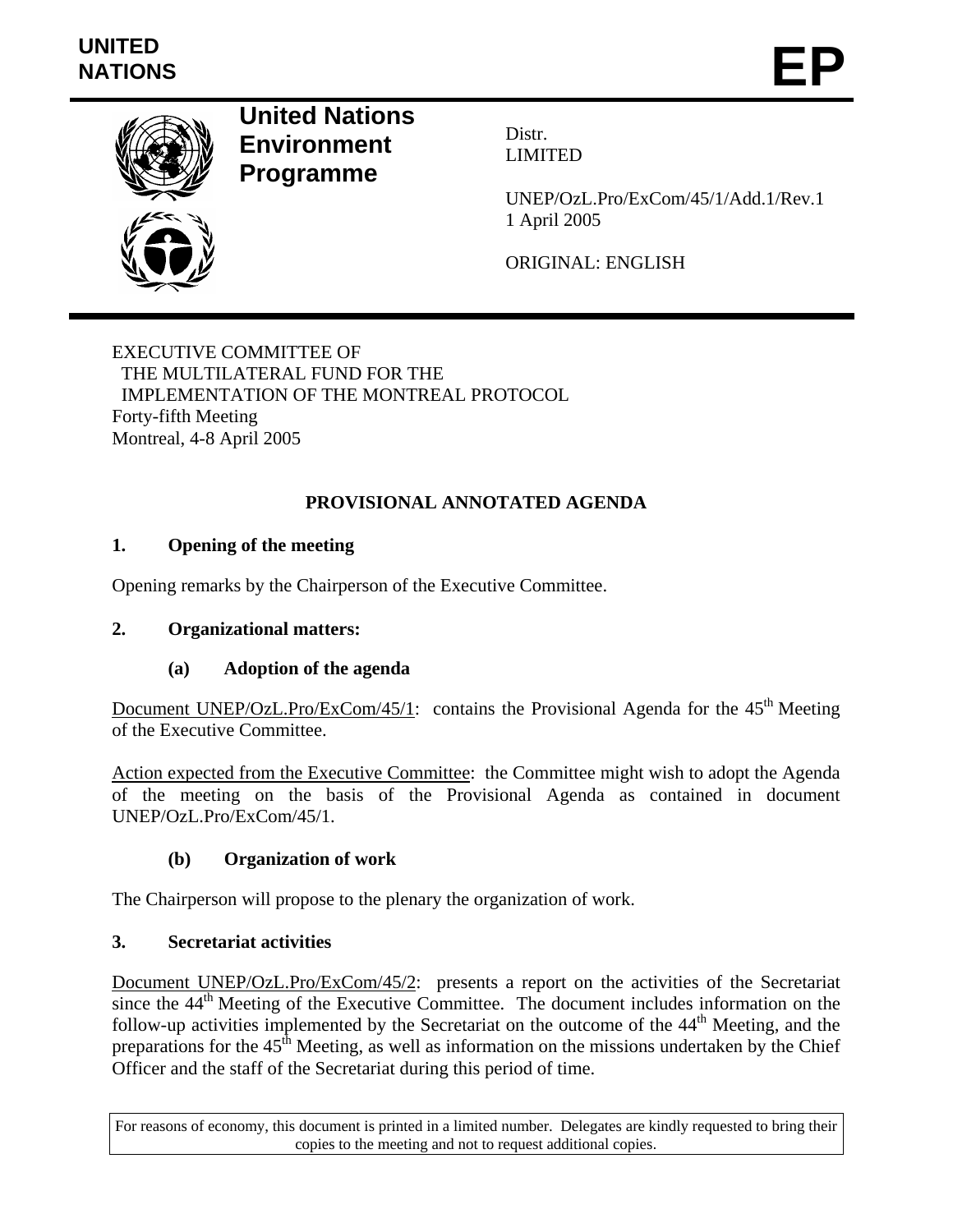Issues to be addressed: none.

Action expected from the Executive Committee: the Executive Committee may wish to take note of the report.

# **4. Status of contributions and disbursements**

Document UNEP/OzL.Pro/ExCom/45/3/Rev.1: provides information on the status of the Fund on 29 March 2005 as recorded by the Treasurer. As of that date, the Fund's balance stands at US \$81,101,832, after taking into account all the funds approved by the Executive Committee, up to and including those approved at the  $44<sup>th</sup>$  Meeting. The Fund's balance has been updated by the Treasurer to reflect new contributions made by the Parties. It also provides updated information on the gain and loss in the fixed exchange rate mechanism.

Action expected from the Executive Committee: the Executive Committee may wish to take note with appreciation, of the Treasurer's report.

# **5. Resource availability, allocation and business planning:**

# **(a) Report on balances and availability of resources**

Document UNEP/OzL.Pro/ExCom/45/4: contains the submission of the implementing agencies on completed projects with balances, the return of funds from cancelled projects, and other project adjustments.

## Issues to be addressed:

- Implementing agencies returning US \$4,222,859 plus US \$519,343 in agency fees;
- Balances returned from bilateral cooperation projects; and
- Total resources available for the  $45<sup>th</sup>$  Meeting.

Action expected from the Executive Committee: the Executive Committee may wish to:

- 1. Note the report on project balances contained in UNEP/OzL.Pro/ExCom/45/4.
- 2. Note the net level of funds being returned from the multilateral implementing agencies to the  $45<sup>th</sup>$  Meeting against project balances totalling US \$4,222,859 that includes the return of US \$263,533 from UNDP, US \$40,000 from UNEP; US \$485,945 from UNIDO; and US \$3,433,381 from the World Bank.
- 3. Note the net level of support costs being returned from the multilateral implementing agencies to the  $45<sup>th</sup>$  Meeting against project support cost balances totalling US \$519,343 that includes the return of US \$33,923 from UNDP, US \$5,200 from UNEP; US \$59,063 from UNIDO; and US \$421,157 from the World Bank.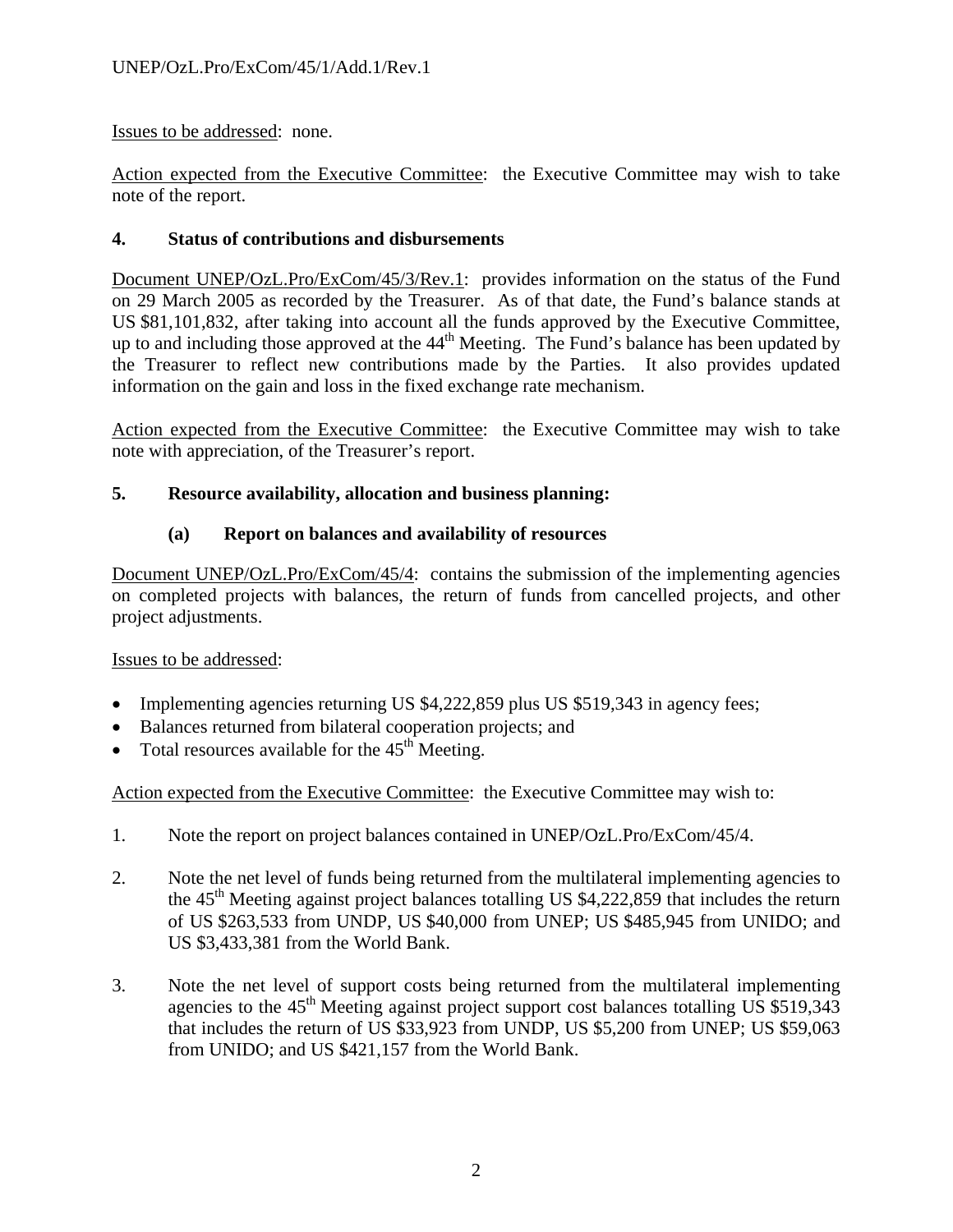- 4. Note that implementing agencies had balances totalling US \$47,929, excluding support costs, from projects completed over two years ago: UNDP--US \$42,611 plus support costs; and UNEP--US \$5,318 plus support costs and that this amount of balances from such projects is the lowest amount achieved since such balances began to be monitored by the Executive Committee at its 28<sup>th</sup> Meeting.
- 5. Note the return of US \$110,352 from UNDP on behalf of Australia, including earnings on interest amounting to US \$68,190, for the completed recovery and recycling project in Vietnam (VIE/REF/20/DEM/14), and the Treasurer's adjustments to Australia's bilateral contributions and cash contributions, and that the interest was credited as interest collected on Fund balances instead of additional contributions from Australia.
- 6. Request the Treasurer to offset the return of US \$75,353 from the Azckon refrigeration project in the Philippines (PHI/REF/23/INV/53) and request Germany to transfer the interest amounting to US \$36,710 to the Treasurer, noting that the interest should be credited as interest collected on Fund balances instead of additional contributions from Germany.
- 7. Note that US \$85,956,097 was available to the Executive Committee for approvals at the  $45<sup>th</sup>$  Meeting.

## **(b) Consolidated 2005-2007 business plan of the Multilateral Fund (including impact on funding window as per decision 44/3 and status of compliance)**

Document UNEP/OzL.Pro/ExCom/45/5: is a consolidation of the implementing and bilateral agencies' 2005-2007 business plans. The document addresses inter alia a comparison of the plans to the Compliance oriented model/3-year phase-out plan; resource allocation including the possible need for a window to accelerate phase-out and maintain momentum as requested in Decision 42/3; implementation and compliance including the Status/Prospects for Compliance in the light of planned activities; performance indicators including historic indicators as requested in Decision 42/5; and concludes with observations and recommendations.

- MDI activities in countries with no remaining funding eligibility;
- ODS destruction projects;
- Resource allocation:
- Funding window for accelerating phase-out and maintaining momentum.; and
- Need for expedited implementation of approved projects for compliance in 2005.
- Chiller demonstration projects in the light of decision XVI/3;
- HCFC projects;
- CTC/TCA/Methyl bromide projects for very low-volume consuming countries;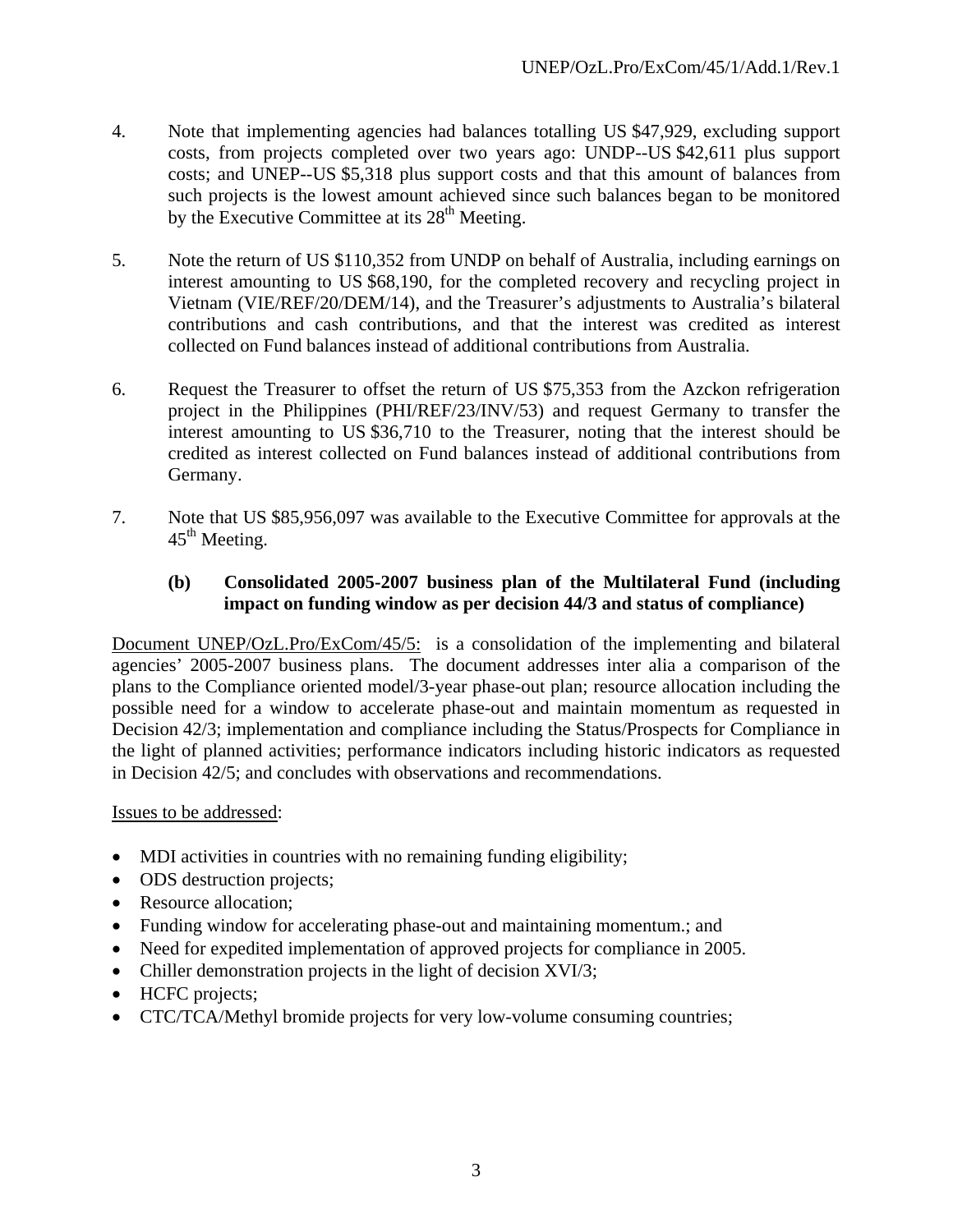Action expected from the Executive Committee: the Executive Committee may wish to:

- 1. Note the Consolidated 2005-2007 Business Plan of the Multilateral Fund as contained in UNEP/OzL.Pro/ExCom/45/5 with any modifications based on the consideration of the following issues:
	- (a) MDI Activities in countries with no remaining funding eligibility;
	- (b) Chiller demonstration projects in the light of decision XVI/13;
	- (c) HCFC projects;
	- (d) CTC/TCA/Methyl bromide projects for very low-volume consuming countries; and
	- (e) ODS destruction projects.
- 2. Note that, although planned activities exceed the 2005 budget, and taking into account the Parties' directive to fully commit the 2003-2005 budget as per decision XIV/39, it was expected that based on historic performance the funds actually approved were likely to be lower than those planned and, therefore within the budget for the 2003-2005 triennium;
- 3. Note that, in light of the expected availability of funds for all projects in the business plans, and the fact that the business plans for 2005 included projects for accelerating phase-out and maintaining momentum, there was no need for a special funding window for that purpose; and
- 4. Urge bilateral and multilateral implementing agencies to increase their efforts for the implementation of approved projects to facilitate the 2005 reductions in controlled substances noting that 96,734 ODP tonnes was scheduled to be phased out in 2005 from approved projects.
	- **(c) 2005-2007 business plans:**

#### **(i) Bilateral agencies**

Document UNEP/OzL.Pro/ExCom/45/6 and Corr.1: presents the business plans for bilateral agencies for the years 2005-2007. The Governments of Canada, France, Germany, Italy, Japan and Sweden, provided information on their 2005-2007 planned bilateral activities.

- Germany's business plan value;
- Deferral of activities in Germany's 2005 business plan to 2006;
- Possible project overlaps in Germany's and Japan's business plans; and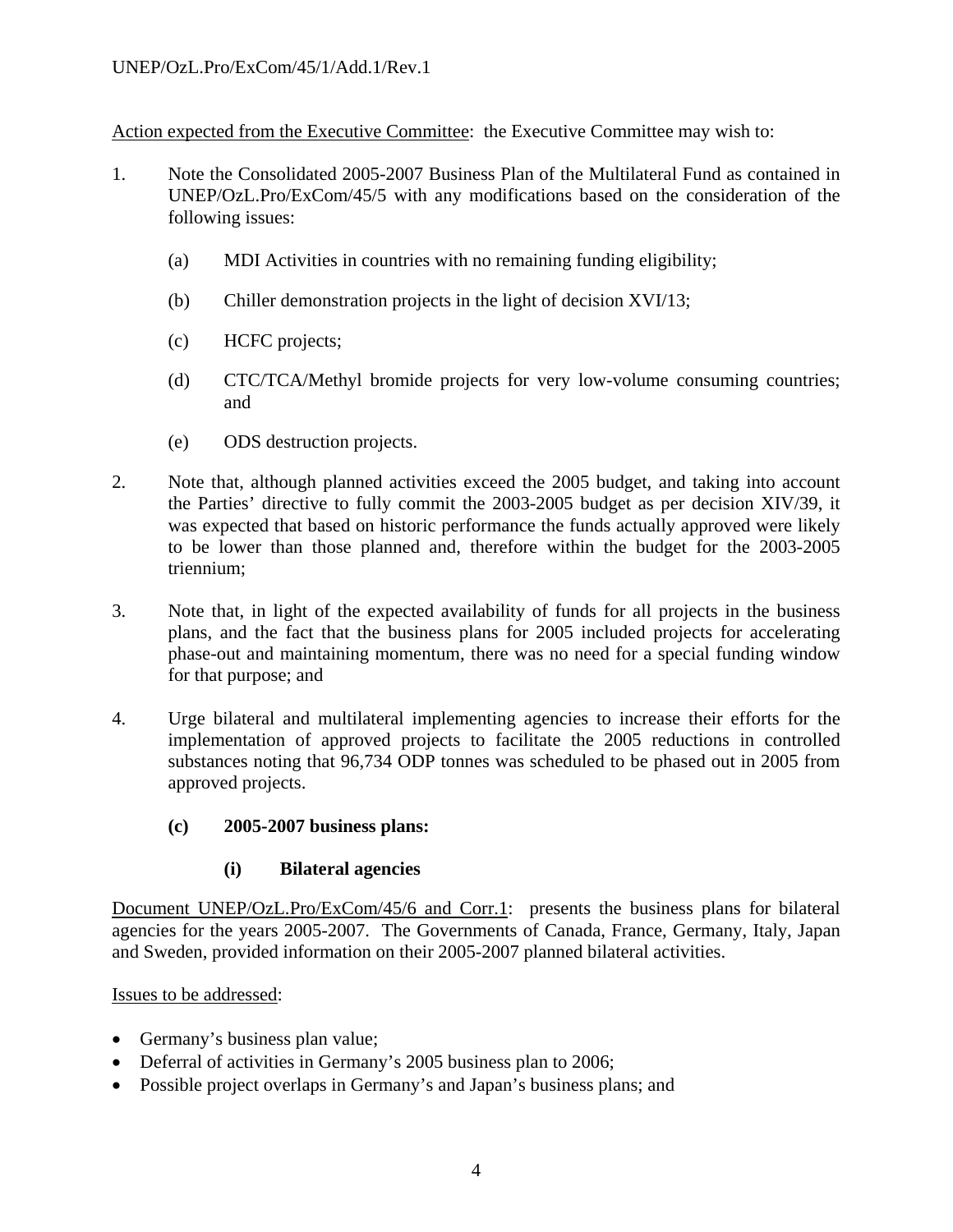• The following activities in Japan's business plan: project preparation for capacity building in China, ODS destruction in Indonesia; and innovative financing in the Asia Pacific Region

Action expected from the Executive Committee: the Executive Committee may wish to consider:

- 1. Noting with appreciation the 2005-2007 business plans on bilateral cooperation submitted by: Canada, France, Germany, Italy, Japan and Sweden, as addressed in UNEP/OzL.Pro/ExCom/45/6;
- 2. [Noting that Germany had received agreement from the Governments of Angola, India, and Papua New Guinea to defer funding for activities in Germany's 2005 business until 2006];
- 3. Deciding to maintain the following activities in the business plans and/or to request that the following activities be reconsidered or removed from the business plans:
	- (a) In Germany business plan:
		- (i) Potential overlaps in the planned activities in Afghanistan;
	- (b) In Japan business plan:
		- (i) Project preparation for capacity building in China;
		- (ii) Possible overlaps in planned capacity building activities in Afghanistan, Bhutan and Indonesia;
		- (iii) ODS destruction in Indonesia; and
		- (iv) Innovative financing in the Asia Pacific Region.
		- **(ii) UNDP**

Document UNEP/Ozl.Pro/ExCom/45/7: contains the comments and recommendations of the Fund Secretariat and UNDP's 2005-2007 business plan.

- CTC and TCA activities in low volume consuming countries;
- HCFC activities;
- Chiller projects;
- ODS destruction projects;
- Supplementary Oversight Service for RMP activities; and
- Potential project overlaps.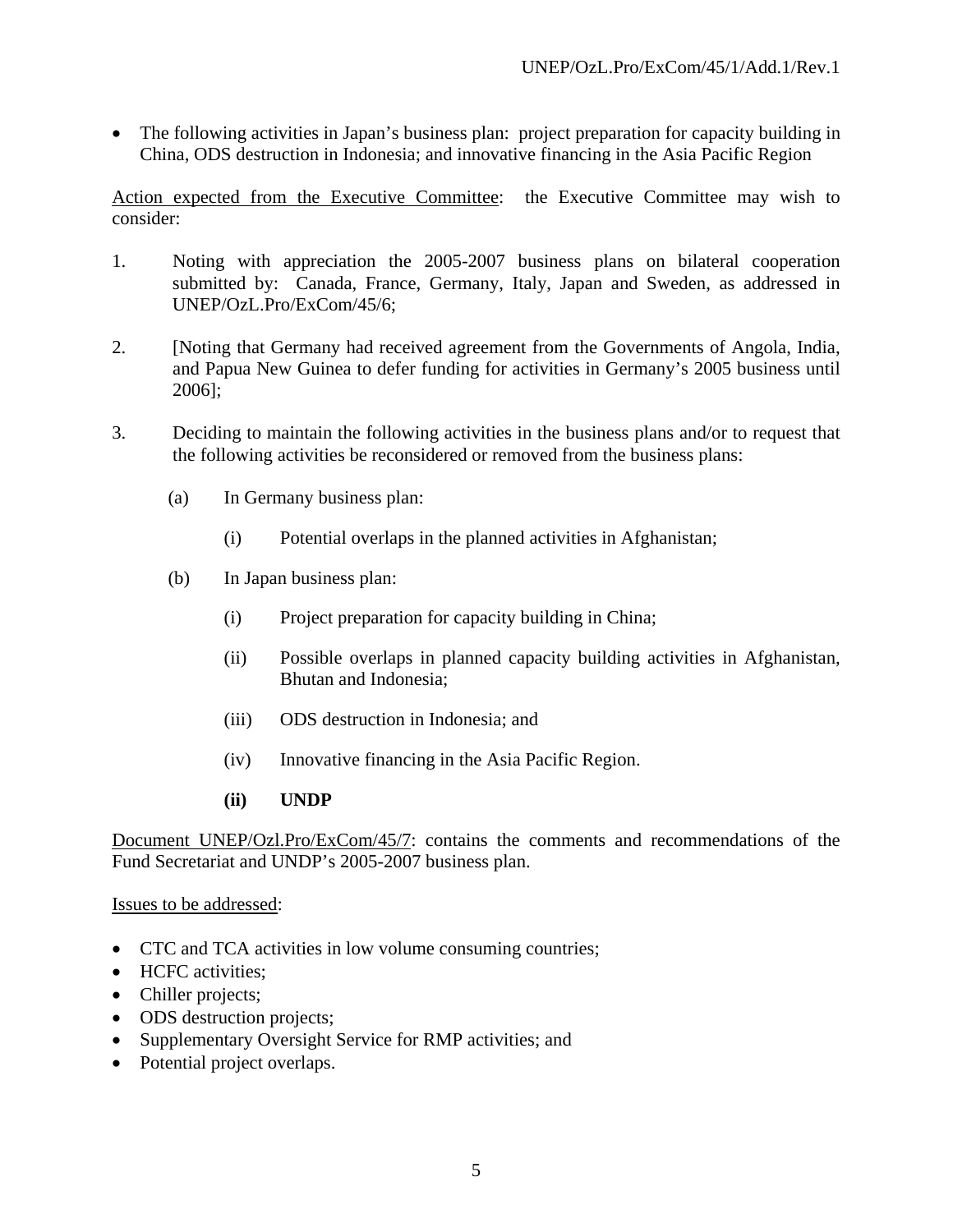Action expected from the Executive Committee: the Executive Committee may wish to consider:

- 1. Endorsing the 2005-2007 business plan of UNDP, as contained in UNEP/OzL.Pro/ExCom/45/7, while noting that endorsement did not denote approval of the projects identified therein nor their funding levels with any modifications based on the consideration of the following activities:
	- (a) HCFC activities;
	- (b) Chiller demonstration projects and project preparation for chiller projects;
	- (c) ODS destruction projects;
	- (d) Additional support for RMP activities (Supplementary Oversight Service—SOS); and
	- (e) CTC and TCA activities in Congo DR.
- 2. Approving the performance indicators for UNDP set out in Table 1 of the Fund Secretariat's comments as contained in UNEP/OzL.Pro/ExCom/45/7.

#### **(iii) UNEP**

Document UNEP/Ozl.Pro/ExCom/45/8: contains the comments and recommendations of the Fund Secretariat and UNEP's 2005-2007 business plan.

Issues to be addressed:

- Methyl bromide activities;
- Chiller activities:
- Supplementary CAP activities; and
- Possible project overlaps.

Action expected from the Executive Committee: the Executive Committee may wish to:

- 1. Endorse the 2005-2007 business plan of UNEP, the endorsement not denoting approval of the projects identified in the business plan nor their funding levels with any modifications based on the consideration of the following activities:
	- (a) Methyl bromide activities;
	- (b) Chiller activities;
	- (c) Supplementary CAP Activities; and
	- (d) Possible project overlaps in Afghanistan and Cote d'Ivoire.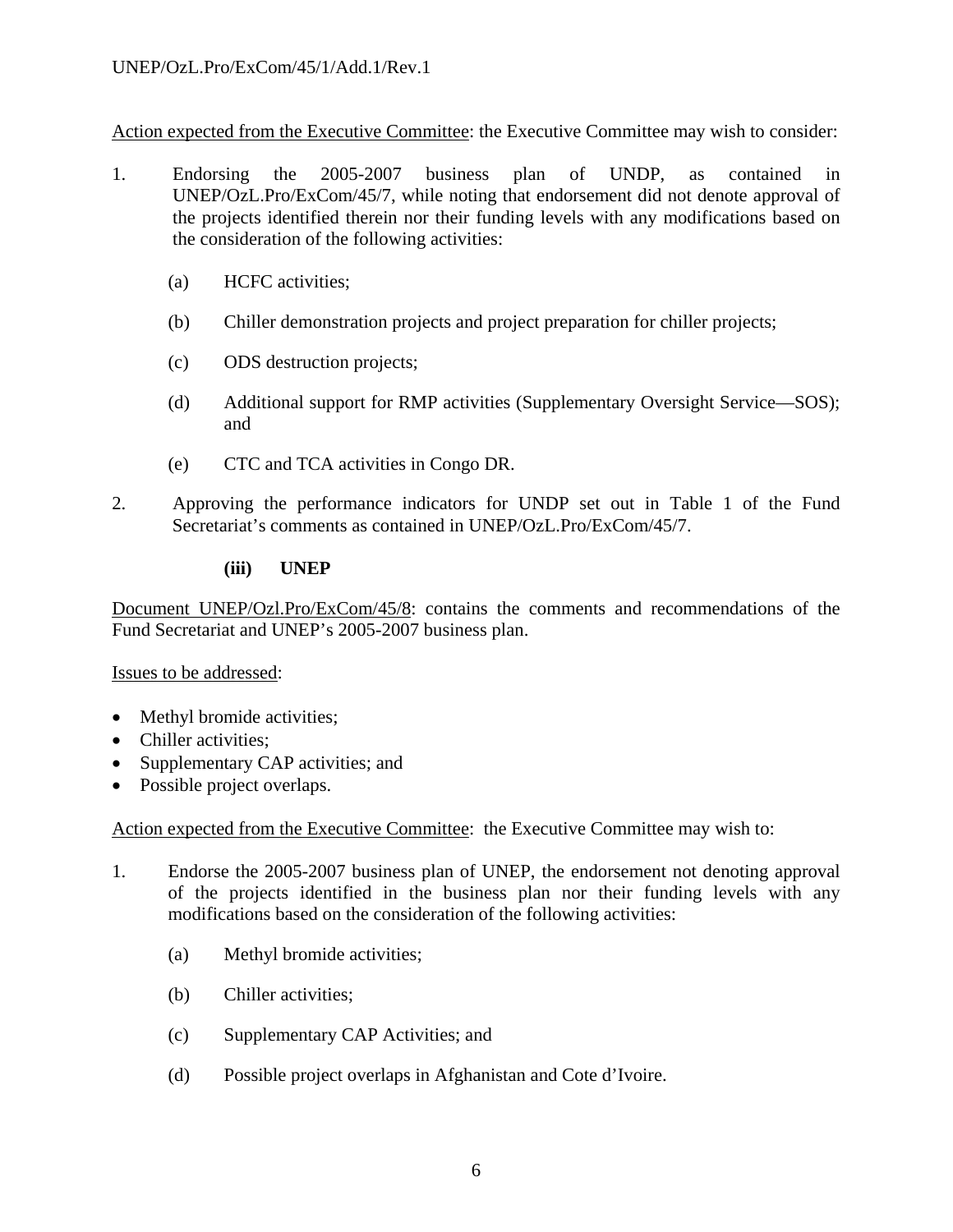2. Approve the performance indicators for UNEP set out in Tables 1 and 2 of the Secretariat's comments as contained in UNEP/OzL.Pro/ExCom/45/8.

## **(iv) UNIDO**

Document UNEP/Ozl.Pro/ExCom/45/9 and Corr.1: contains the comments and recommendations of the Fund Secretariat and UNIDO's 2005-2007 business plan.

#### Issues to be addressed:

- Chiller projects;
- Halon banking in Armenia;
- MDI phase-out plan in Egypt;
- BCM project;
- Possible project overlaps; and
- Performance indicators.

Action expected from the Executive Committee: the Executive Committee may wish to:

- 1. Endorse the 2005-2007 business plan of UNIDO, as contained in UNEP/OzL.Pro/ExCom/45/9 and Corr.1 while noting that endorsement did not denote approval of neither the projects identified therein nor their funding levels with any modifications based on the consideration of the following activities:
	- (a) Chiller demonstration projects and project preparation for chiller projects;
	- (b) Halon banking project preparation in Armenia;
	- (c) MDI phase-out plan for Egypt in the light of a planned ODS phase-out plan in Egypt;
	- (d) BCM project in Turkey; and
	- (e) CTC and TCA activities in Congo DR.
- 2. Approve the performance indicators for UNIDO set out in Table 1 of the Fund Secretariat's comments as contained in UNEP/OzL.Pro/ExCom/45/9 and Corr.1 while setting a target of 32 for the number of annual programmes approved and a phase-out target for individual projects of 1,896.4 ODP tonnes for 2005.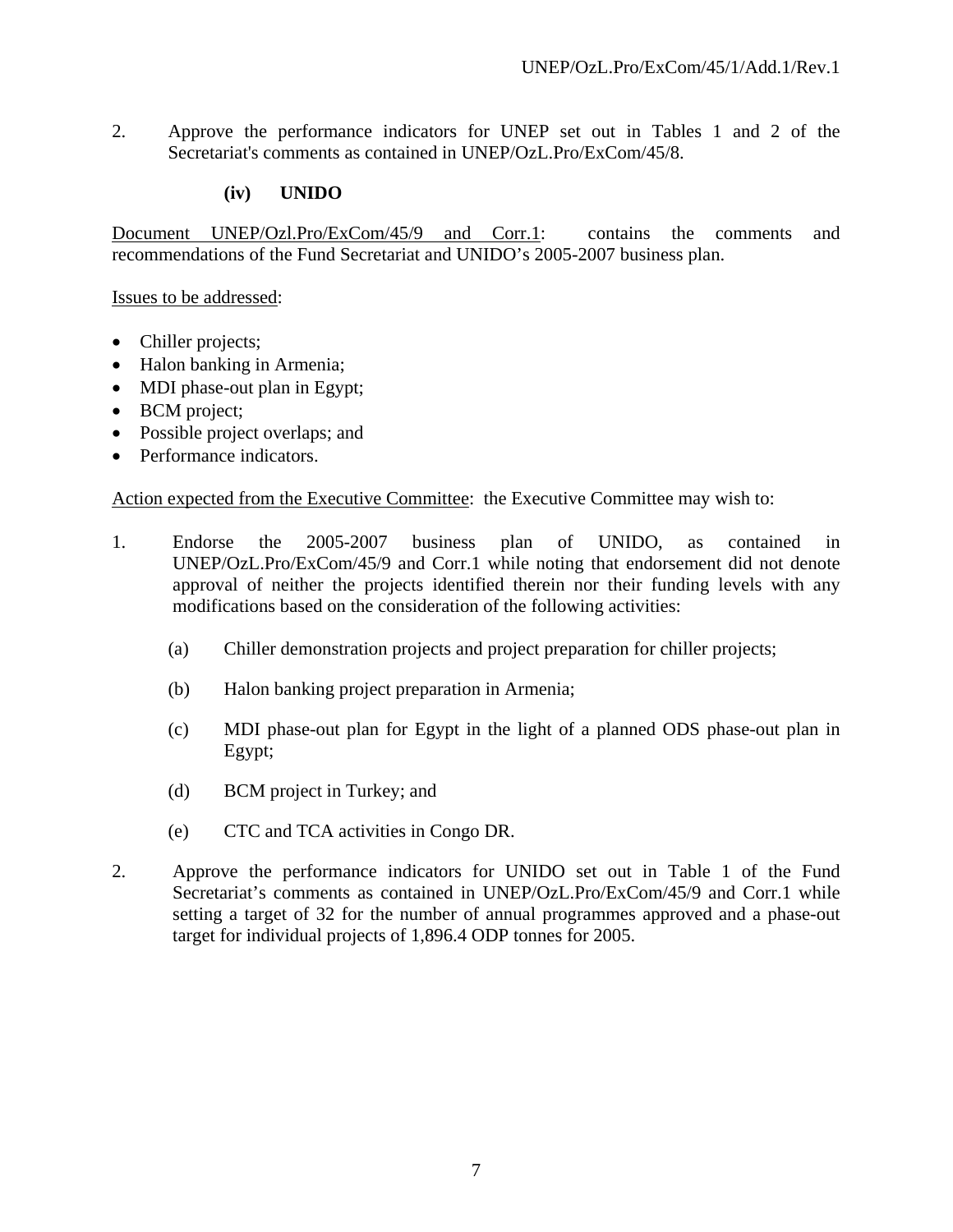## **(v) World Bank**

Document UNEP/Ozl.Pro/ExCom/45/10: contains the comments and recommendations of the Fund Secretariat and the World Bank's 2005-2007 business plan.

Issues to be addressed:

- CTC and TCA activities in low volume consuming countries;
- Chillers: and
- Performance indicators.

Action expected from the Executive Committee: the Executive Committee may wish to consider:

- 1. Endorsing the 2005-2007 business plan of the World Bank, as contained in UNEP/OzL.Pro/ExCom/45/10, while noting that endorsement did not denote approval of the projects identified therein nor their funding levels with any modifications based on the consideration of the following activities:
	- (a) Chiller demonstration projects and project preparation for chiller projects;
	- (b) Global chiller replacement programme development;
- 2. Approving the performance indicators for the World Bank set out in Table 1 of the Fund Secretariat's comments as contained in UNEP/OzL.Pro/ExCom/45/10 while setting a target of 20 for the number of annual programmes approved, a target of 11 for the number of projects approved, and a target of 6,744 ODP tonnes for the phase-out from individual projects.

## **6. Programme implementation:**

## **(a) Report on the evaluation of customs officers training and licensing system projects**

Document UNEP/OzL.Pro/ExCom/45/11: presents the evaluation report on customs officers training and licensing system projects.

- Licensing systems in the countries visited;
- Customs procedures;
- Illegal imports detected;
- Training courses conducted in the countries visited;
- Experiences reported and improvements suggested;
- Refrigerant identifiers: and
- Recommendations.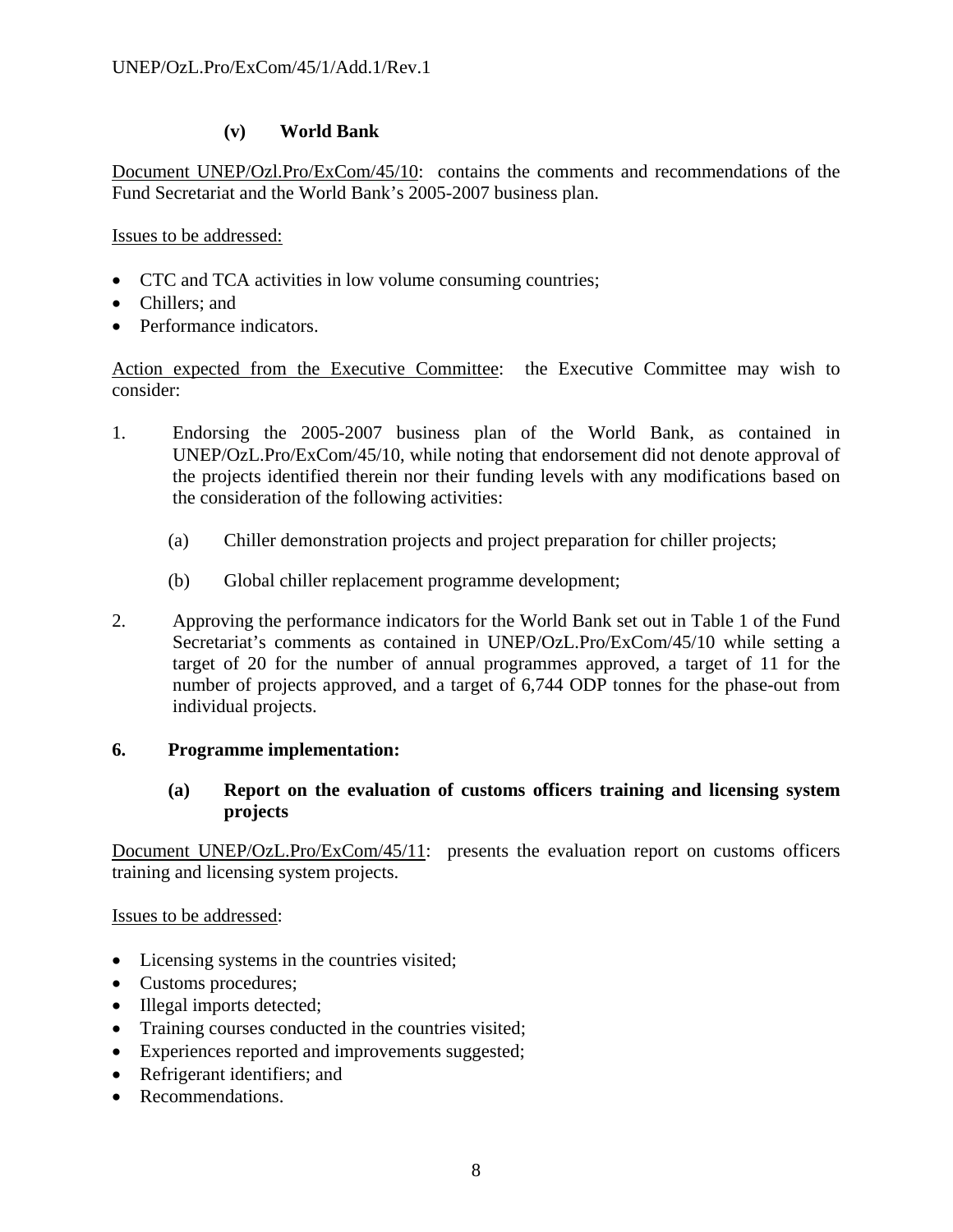Action expected from the Executive Committee: the Executive Committee may wish to take note of the information provided in document UNEP/OzL.Pro/ExCom/45/11, including the recommendations which in view of their large number (see Section V of the document) are not reproduced here, and decide to forward the report to the Open-ended Working Group for consideration.

# **(b) Extended desk study on the evaluation of national phase-out plans**

Document UNEP/OzL.Pro/ExCom/45/12: presents a synthesis of a desk study conducted by the Senior Monitoring and Evaluation Officer and a consultant who analyzed the documentation available on national and sector phase-out plans. The objective of this desk study is to involve implementing and bilateral agencies in the preparation of the evaluation and to obtain feedback from the Executive Committee on the suggested evaluation issues and approach.

Issues to be addressed:

- Results achieved:
- Implementation delays;
- Disbursement rates;
- Reporting, monitoring and verification; and
- Evaluation issues and approach proposed for the second phase of the evaluation.

Action expected from the Executive Committee: the Executive Committee may wish to take note of the information provided in document UNEP/OzL.Pro/ExCom/45/12, including the proposed evaluation issues and approach for the second phase of the evaluation.

## **(c) Project implementation delays**

Document UNEP/Ozl.Pro/ExCom/45/13: contains an assessment of progress on projects identified with implementation delays based on decisions taken at previous meetings of the Executive Committee, addresses projects for which status reports were requested, presents additional requests for project cancellations and addresses the impact of delayed and cancelled projects on compliance.

- Reports to be presented at the meeting by UNDP on the CIDT aerosol project in Cuba (CUB/ARS/34/INV/18) and the Syncap aerosol project in India (IND/ARS/28/INV/221); by UNEP on the Training modules on SMEs (GLO/SEV/19/TAS/112) and the Translation of guidelines (GLO/SEV/29/TAS/198); and, by the World Bank on Arab Chemical Industries in Jordan (JOR/ARS/31/INV/64); and
- Revised project proposal to be submitted at the  $46<sup>th</sup>$  Meeting for the following two projects Policy assistance for a licensing system in Argentina (ARG/SEV/30/TAS/104) under UNEP implementation and Halon banking in Thailand (THA/HAL/29/TAS/121) under World Bank implementation.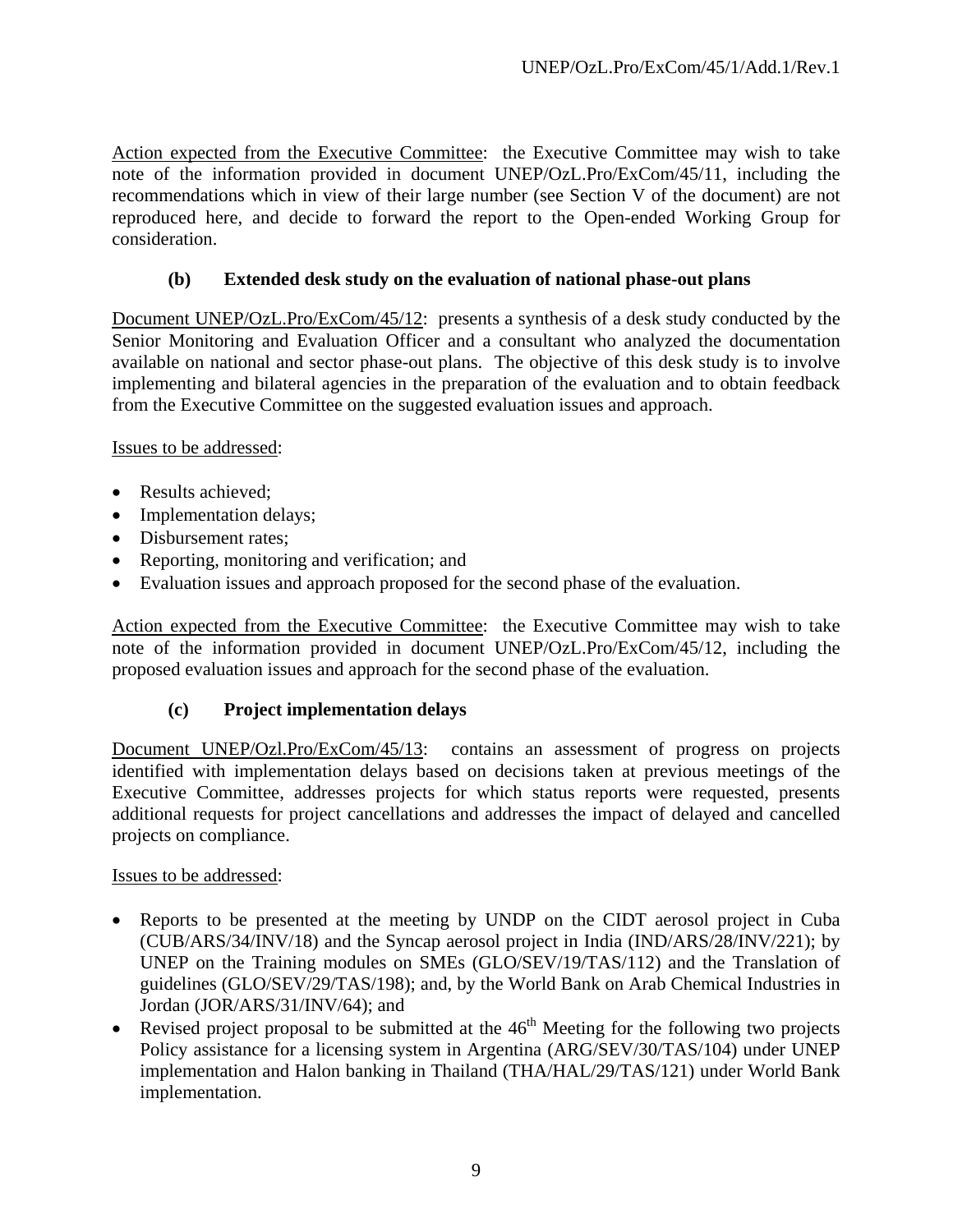Action expected from the Executive Committee: the Executive Committee may wish to consider:

- 1. Noting with appreciation the reports submitted to the Secretariat on projects with implementation delays by France, Germany and the four implementing agencies as contained in the document on project implementation delays (UNEP/OzL.Pro/ExCom/45/13);
- 2. Noting that the Secretariat and implementing agencies would take established actions according to the Secretariat's assessment of status, i.e., progress, some progress, or no progress, and report and notify governments and implementing agencies as required [including after hearing a report at the current meeting some progress at the CIDT aerosol project in Cuba (CUB/ARS/34/INV/18) under UNDP implementation];
- 3. Noting the completion of 26 of the 85 projects listed with implementation delays [including after hearing reports at the current meeting Syncap aerosol project in India (IND/ARS/28/INV/221) under UNDP implementation, the Training modules on SMEs (GLO/SEV/19/TAS/112) under UNEP implementation, the Arab Chemical Industries aerosol project in Jordan (JOR/ARS/31/INV/64) under World Bank implementation, and the Translation of guidelines (GLO/SEV/29/TAS/198) under UNEP implementation];

| Agency      | Code              | <b>Project Title</b>                            | <b>Milestones</b> |
|-------------|-------------------|-------------------------------------------------|-------------------|
| <b>UNDP</b> | LIB/FOA/32/INV/05 | Phase-out of CFC-11 by conversion to            | Pending a report  |
|             |                   | methylene chloride in the manufacture of        | at the Meeting    |
|             |                   | flexible polyurethane foam at Sebha Unit in     |                   |
|             |                   | Libya                                           |                   |
| <b>UNDP</b> | LIB/FOA/32/INV/08 | Phase-out of CFC-11 by conversion to            | Pending a report  |
|             |                   | methylene chloride in the manufacture of        | at the Meeting    |
|             |                   | flexible polyurethane foam at Ben Ghazi Unit in |                   |
|             |                   | Libya                                           |                   |
| World       | PAK/FOA/23/INV/20 | Umbrella project: Conversion to CFC-free        | Pending a report  |
| Bank        |                   | technology in the manufacture of rigid          | at the Meeting    |
|             |                   | polyurethane foam (thermoware) in Pakistan      |                   |
| World       | PAK/FOA/25/INV/25 | Terminal umbrella: Conversion to HCFC-141b      | Pending a report  |
| Bank        |                   | and water blown technology in the manufacture   | at the Meeting    |
|             |                   | of rigid polyurethane foam (thermoware) in      |                   |
|             |                   | Pakistan                                        |                   |

4. Adopting the milestones and deadlines indicated in the following table:

5. Requesting UNEP to submit a revised project proposal, before any further activities for the project "Policy assistance for the design and implementation of an ODS import/export licensing system for Argentina (ARG/SEV/30/TAS/104)", for consideration at the  $46<sup>th</sup>$  Meeting of the Executive Committee, that would include revised costs and project milestones in the light of current guidelines and precedents;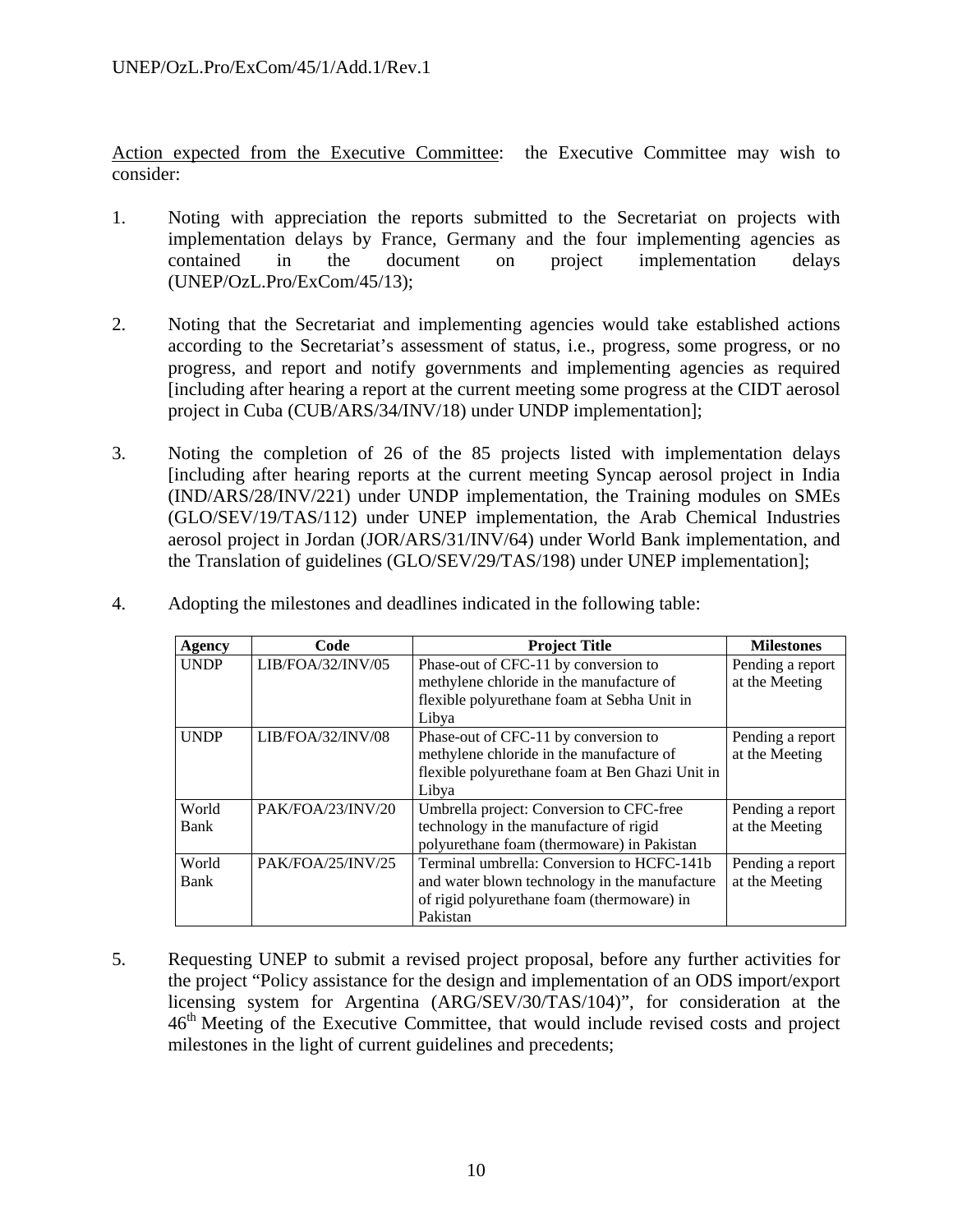| <b>Agency</b> | Code              | <b>Project Title</b>                                | <b>Comment</b>            |
|---------------|-------------------|-----------------------------------------------------|---------------------------|
| France        | SYR/REF/29/INV/48 | Conversion from CFC-11 to HCFC-141b and from        | As agreed by the          |
|               |                   | CFC-12 to HFC-134a technology in the                | Secretariat and agency.   |
|               |                   | manufacture of commercial refrigeration equipment   |                           |
|               |                   | at Sarkisian Refrigerators in Syria                 |                           |
| France        | SYR/REF/29/INV/53 | Conversion from CFC-12 to HFC-134a technology       | As agreed by the          |
|               |                   | in the manufacture of commercial refrigeration      | Secretariat and agency.   |
|               |                   | equipment at Shoukairi and Co. in Syria             |                           |
| France        | SYR/REF/29/INV/56 | CFC emission reduction in central air conditioning  | As agreed by the          |
|               |                   | in Syria                                            | Secretariat and agency.   |
| Germany       | ALG/FOA/32/INV/45 | Conversion of SOFTPM, Choupot Oran, to LCD          | As agreed by the          |
|               |                   | technology in Algeria                               | Secretariat and agency.   |
| <b>IBRD</b>   | PAK/FOA/29/INV/34 | Conversion from CFC-11 to water-based               | As agreed by the          |
|               |                   | technology in the manufacture of rigid polyurethane | Secretariat and agency.   |
|               |                   | shoe soles at Jaguar Industries in Pakistan         |                           |
| <b>UNDP</b>   | MAL/ARS/19/INV/85 | Umbrella project to phase out ODS at SMEs in the    | As agreed by the          |
|               |                   | aerosol sector in Malaysia                          | Secretariat and agency.   |
| <b>UNIDO</b>  | IRA/FOA/28/INV/50 | Phasing out ODS in manufacturing of flexible PU     | As agreed by the          |
|               |                   | slabstock foam through the use of liquid CO2        | Secretariat and agency.   |
|               |                   | blowing technology at Bahman Plastic Co. in         |                           |
|               |                   | Islamic Republic of Iran                            |                           |
| <b>IBRD</b>   | ARG/REF/18/INV/39 | Elimination of CFC in the manufacturing plant of    | After hearing a report at |
|               |                   | domestic refrigerators of Neba S.A. in Argentina    | the current meeting.      |

6. Noting that letters of possible cancellation should be sent for the following projects:

- 7. Requesting the World Bank to submit a revised project proposal, before any further activities for the Halon banking project in Thailand (THA/HAL/29/TAS/121) take place that would specify the modified costs and project milestones, for consideration at the 46<sup>th</sup> Meeting of the Executive Committee in the light of current guidelines and precedents; and
- 8. Noting the cancellation by mutual agreement between the agency and country concerned of the following projects:
	- (a) Small and medium enterprises study (IRA/SEV/26/TAS/36) in Islamic Republic of Iran, implemented by France, for which US \$20,000 had been disbursed as at the end of 2003 out of the US \$75,000 approved for the project. The reason for cancellation being that the project was no longer needed due to the approval of a national ODS phase-out plan; and
	- (b) Phase-out of CFC-11/12 in the manufacture of aerosols by conversion to HFC and hydrocarbon propellants at Alkaloid A.D. (MDN/ARS/32/INV/17) in Macedonia, implemented by UNIDO, for which US \$86,271 had been disbursed as at the end of 2003 out of the US \$110,000 approved for the project. The reason for cancellation being that the company had stopped aerosol production.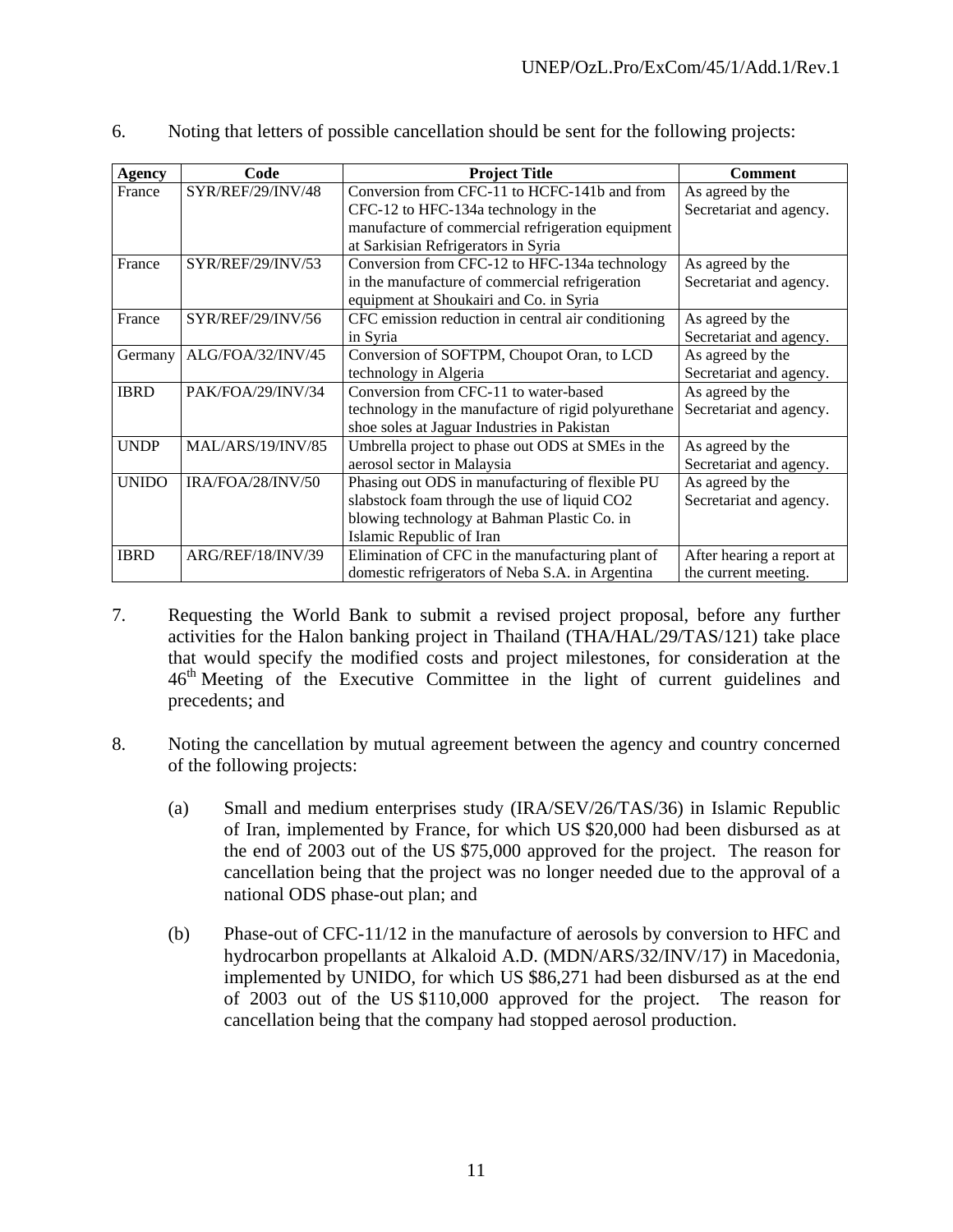## **(d) Report on implementation of approved projects with specific reporting requirements**

Document UNEP/OzL.Pro/ExCom/45/14 and Add.1: contains: a request for a change to the phase-out schedule of the project for phasing out methyl bromide (MB) in strawberry, protected vegetables and cut flowers submitted by UNIDO on behalf of the Government of Argentina; a progress report on the implementation of two MB demonstration projects in Botswana and Cameroon; and a report on the release of the balance of the second tranche for the China domestic refrigeration and compressors sector plan which was approved at the 41<sup>st</sup> Meeting of the Executive Committee (decision 41/65).

#### Issue to be addressed:

- MB phase-out schedule in Argentina, and the request for a revision to the phase-out schedule. In this regard UNIDO intends to provide additional information prior to the  $45<sup>th</sup>$  Meeting.
- MB phase-out in Botswana: None
- MB phase-out in Cameroon: None
- The release of final funding for the China domestic refrigeration and compressors sector plan, and what action to take in relation to the apparent loss in value of the equipment purchased for the cancelled Hangli refrigeration project.

Action expected from the Executive Committee: the Committee may wish to:

- 1. Take note of the report submitted by the Government of Argentina, pending the receipt of additional information from UNIDO and, consider whether to approve the revisions to the agreement which include a revised MB phase-out schedule and a completion date of 2015.
- 2. Note that the Government of Botswana has completed an MB demonstration project resulting in the complete phase-out of controlled uses of MB in Botswana.
- 3. Note that the Government of Cameroon has completed an MB demonstration project resulting in the complete phase-out of controlled uses of MB as a soil fumigant in the tobacco sector.
- 4. Consider whether to write off the value of the equipment purchased for the cancelled project or to whether to request UNIDO, in consultation with the Government of China and the Secretariat, to continue to work on an innovative approach to realising the value of the equipment for the benefit of the Fund and to report to the Executive Committee at a future meeting, prior to the Secretariat being authorised to release the balance of funding.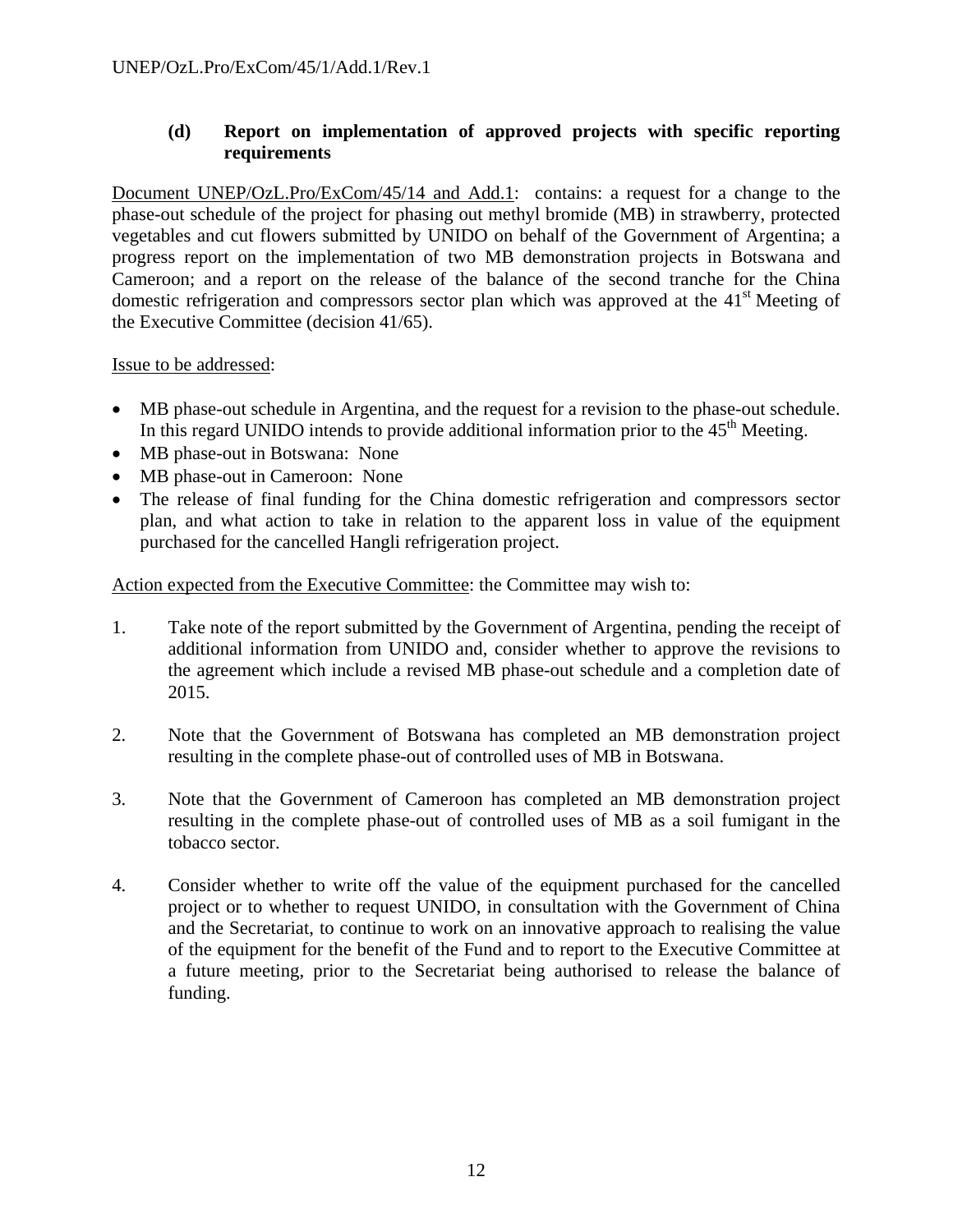# **7. Project proposals**

## **(a) Overview of issues identified during project review**

Document UNEP/OzL.Pro/ExCom/45/15 and Corr.1: provides statistics on project submissions received, presents issues arising from project review and contains the list of all projects and activities recommended for blanket approval (Annex I) and the list of project for individual consideration (Annex II).

Issues to be addressed:

- Technical assistance for countries with little or no current consumption;
- Flexibility conditions in phase-out agreements;
- Replacement of enterprises in a terminal umbrella project for Paraguay, and;
- Approval of projects and activities in the blanket approval list.

Action expected from the Executive Committee: The Executive Committee may wish to:

- 1. Consider whether to endorse the provision of technical assistance to sustain or complete phase-out in sectors with little or no consumption, and if so, to consider the proposal for guidelines indicated in paragraph 9 of the above document.
- 2. Consider requesting agencies preparing draft phase-out agreements to include in the draft agreements the established form of words requiring prior notification of proposed funding reallocations, as indicated in paragraph 14 of the above document.
- 3. Consider requesting the Secretariat to advise UNDP that the proposed variation to the project for Paraguay could proceed and that the Secretariat could be authorised to agree to any such future variations and to report back to the Executive Committee, in cases where all cost and policy issues had been resolved between the Secretariat and the agency concerned.
- 4. Approve the list of projects recommended for blanket approval (Annex I to the above document).

## **(b) Bilateral cooperation**

Document UNEP/OzL.Pro/ExCom/45/16: contains 13 projects and activities submitted for approval by Governments of Canada, France, Germany, Japan and Sweden as bilateral cooperation. Twelve of the projects and activities will be considered in Agenda Item 7 (d) investment projects. The other activity, a request from the Government of Japan for the preparation of a TPMP for Mongolia, was recommended for blanket approval and was considered in Agenda Item 7(a).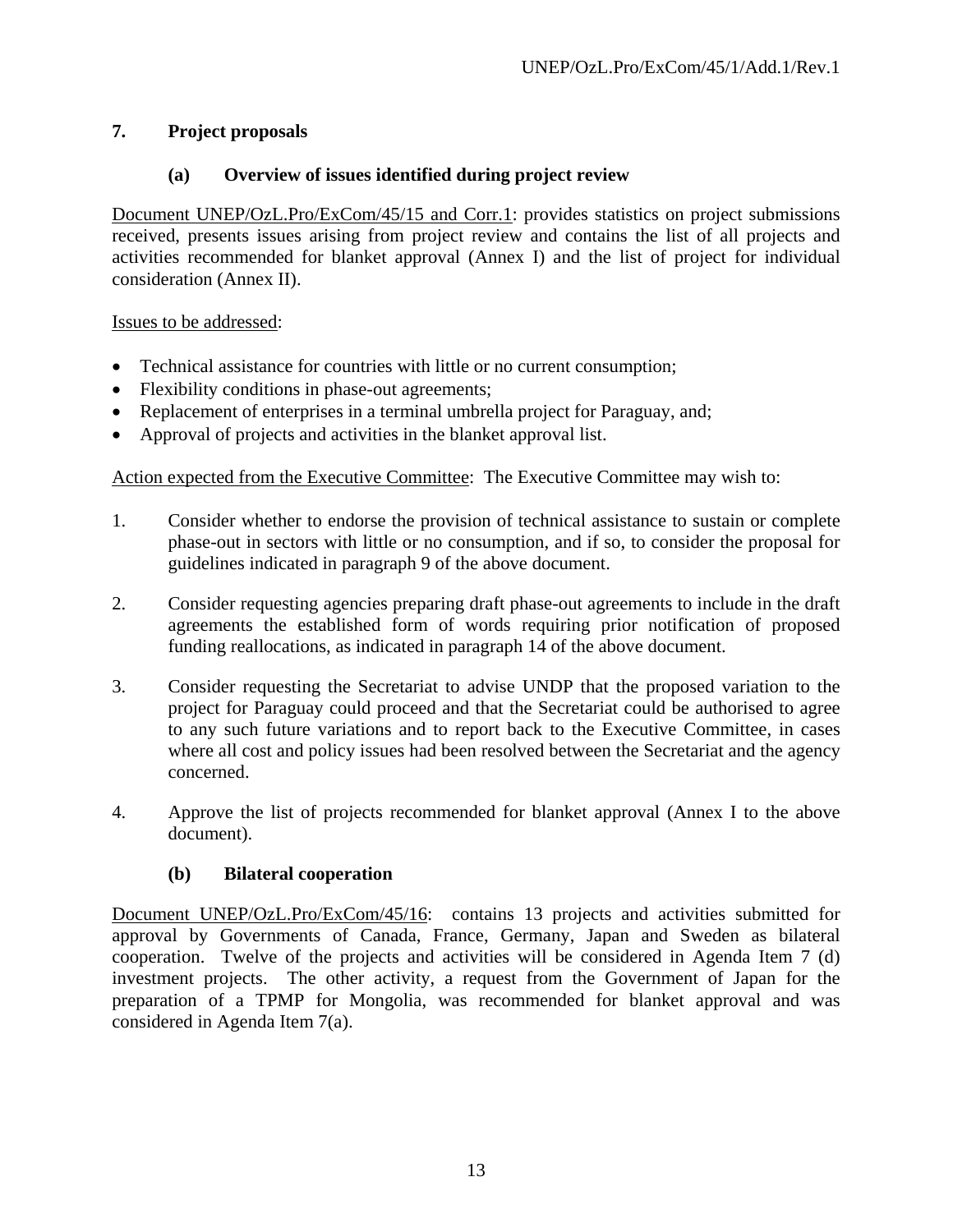Issues to be addressed: none

#### **(c) Work programmes and amendments:**

#### **(i) 2005 Work Programme amendments of UNEP**

Document UNEP/OzL.Pro/ExCom/45/17: contains 31 activities submitted by UNEP, including nine requests for renewal of institutional strengthening projects. Seven of the activities were recommended for blanket approval and were considered in Agenda Item 7(a). Eighteen activities associated with refrigerant management plans or investment projects will be considered in Agenda Item 7(e) on investment projects. One proposal for project preparation funding in Fiji is for individual consideration together with three proposals for renewal of institutional strengthening projects and two other non-investment activities.

- Project preparation funding for Fiji. Given that urgent measures need to be taken to reduce Fiji's MB consumption, and that Fiji has identified limited additional requirements to sustain its CFC phase-out UNEP together with UNDP has requested funding to prepare a final project for Fiji that would address any remaining support needed for CFC phase-out as well as the complete phase-out of MB. The request has been referred for individual consideration because funding is requested to support or sustain zero CFC consumption. The issue has been raised in the Overview Paper, document UNEP/OzL.Pro/ExCom/45/15.
- Institutional strengthening renewal for Honduras. Honduras' 2003 methyl bromide consumption of 366.5 ODP tonnes, while in excess of the 2002 freeze level, meets its first obligation under the Action Plan established in decision XV/35 of the Parties. Projects have been approved for Honduras which when implemented would further enable Honduras to meet its agreed future reduction targets, thus approval of the request could be considered.
- Institutional strengthening for Dominica. Phase II of Dominica's institutional strengthening project was approved at the  $42<sup>nd</sup>$  Meeting for one year only because Dominica was found to be in non-compliance with its reporting requirements and with the CFC freeze. Dominica has now taken the necessary measures to address its non-compliance status. It has reported consumption in 2003 of 1.4 ODP tonnes which is below its baseline consumption of 1.5 ODP tonnes. Hence Dominica appears to be in compliance and approval of the second year of Phase II could be considered.
- Institutional strengthening renewal for Saint Vincent and the Grenadines. Phase II of the institutional strengthening project for St. Vincent and the Grenadines was approved at the  $42<sup>nd</sup>$  Meeting for one year only because St. Vincent and the Grenadines was found to be in non-compliance with its reporting requirements and with the CFC freeze. The country has implemented measures designed to meet the requirements of its Plan of Action approved by the Parties in decision XVI/30, thus approval of the second year of Phase II could be considered.
- Effective awareness materials. Additional public awareness materials are proposed, based on the Ozzy ozone theme created for the children's video funded at the 30th Meeting. No provision was made for this activity in the 2005 CAP budget. The Secretariat has suggested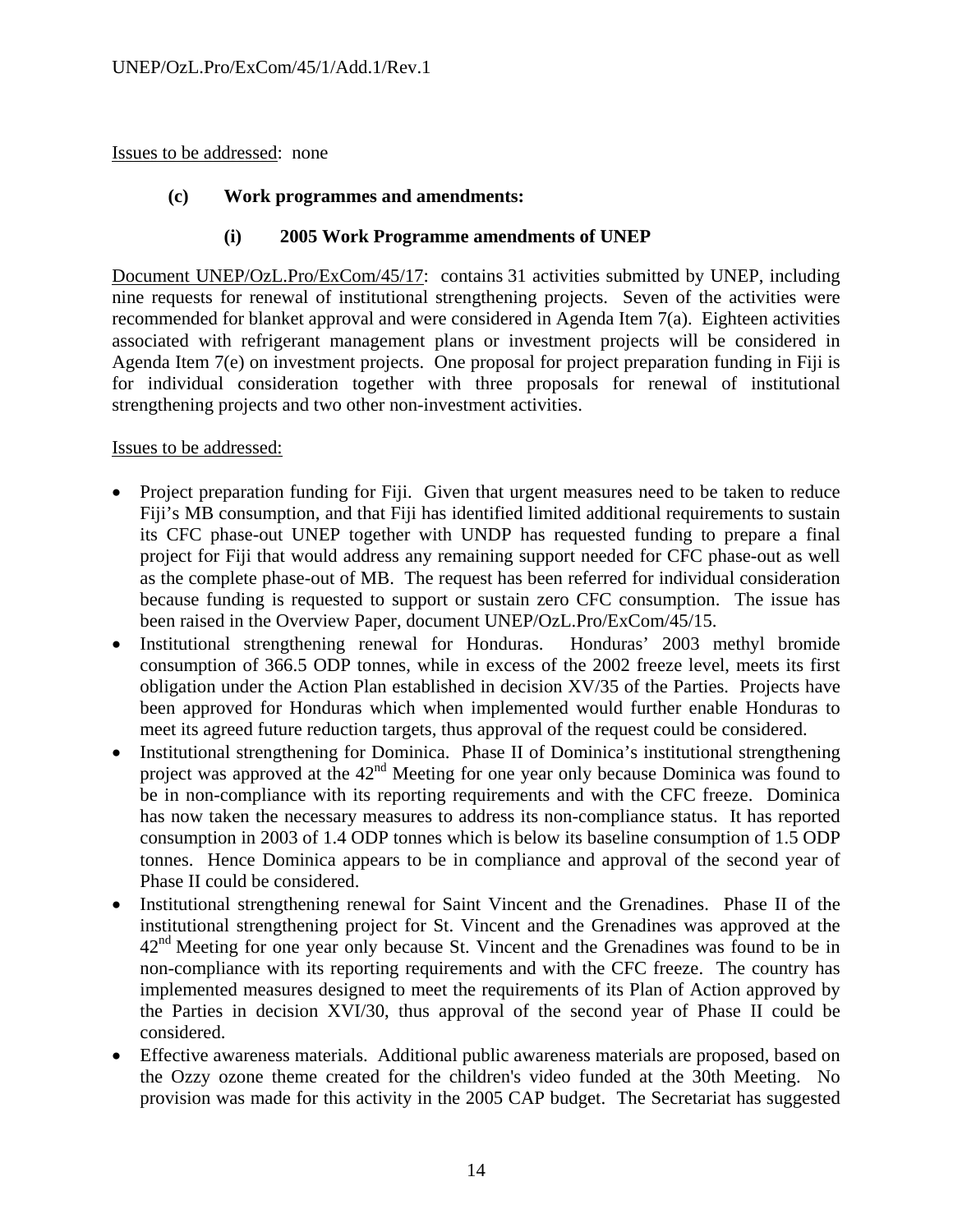that consideration could be given to deferring the proposal and incorporating it in the 2006 CAP submission where it could be prioritised along with other CAP activities.

• Harmonisation of legislative and regulatory mechanisms to improve monitoring and control of ODS consumption in English speaking Africa. The main issues identified by the Secretariat were whether the project would produce tangible results in the form of harmonised regulatory systems in the countries concerned and whether these would be available quickly enough to assist compliance efforts. UNEP indicated that the similar project implemented in French speaking Africa is now producing these types of benefits.

Action expected from the Executive Committee: the Committee may wish to:

- 1. Consider approving the project preparation funding for Fiji in the light of its discussion of the policy issue in the Overview Paper, document UNEP/OzL.Pro/ExCom/45/15. Any approval could be subject to the condition that all CFC-based funding proposals in a resulting project should be directly related to the specific needs identified and quantified in Fiji's report on implementation of its RMP.
- 2. Consider approving the request from Honduras for Phase IV of its institutional strengthening project on the understanding that the approval is without prejudice to the operation of the Montreal Protocol's mechanism dealing with non compliance.
- 3. Consider approving Dominica's request for the second year of Phase II of its institutional strengthening project on the understanding that the approval is without prejudice to the operation of the Montreal Protocol's mechanism dealing with non compliance.
- 4. Consider approving the request from Saint Vincent and the Grenadines for the second year of Phase II of its institutional strengthening project on the understanding that the approval is without prejudice to the operation of the Montreal Protocol's mechanism dealing with non compliance.
- 5. Consider whether it wishes to approve the proposal to develop additional awareness materials now, or alternatively to request UNEP to include it in the 2006 CAP submission so that its relative priority can be considered.
- 6. Consider whether it wishes to approve the proposal for harmonisation of legislative and regulatory systems in English speaking Africa, on the basis that UNEP is urged to complete the project within 18 months or less and is requested to provide a completion report by the end of 2006.

## **(ii) 2005 Work Programme of UNDP**

Document UNEP/OzL.Pro/ExCom/45/18: contains 22 activities submitted by UNDP, including one request for renewal of an institutional strengthening project. Five of the proposals were recommended for blanket approval and have therefore been considered in Agenda Item 7(a). Three project preparation funding requests are for individual consideration together with two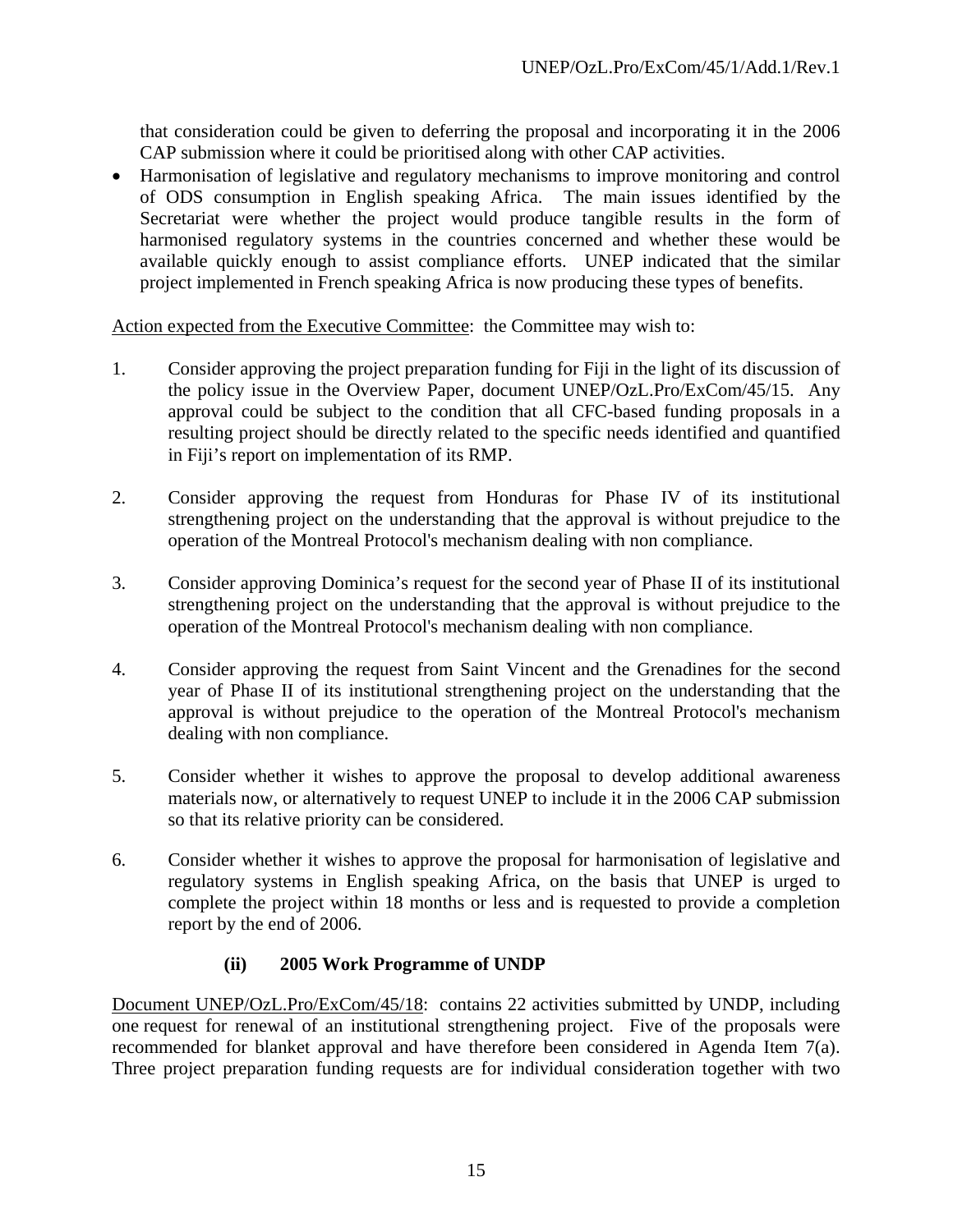proposal for technical assistance and a group of 12 requests for funding to conduct HCFC surveys.

#### Issues to be addressed:

- Project preparation funding for a chiller project in Brazil. There are currently no guidelines for the funding of additional chiller demonstration projects. The Fund Secretariat notes that the Agreement between the Government of Brazil and the Executive Committee for Brazil's national CFC phase-out plan includes the provision that Brazil is "precluded from applying or receiving further funding from the Multilateral Fund in respect to the substances" that is, CFCs. The Executive Committee will discuss ODS phase-out activities in the chiller sector under Agenda item 15.
- Project preparation in the solvent sector for DR Congo. A similar proposal has been received from UNIDO (UNEP/OzL.Pro/ExCom/45/19). At the time of preparation of this document, the matter was still under discussion by the two agencies.
- Project preparation funding for Fiji. Given that urgent measures needed to be taken to reduce Fiji's MB consumption, and that Fiji has identified limited additional requirements to sustain its CFC phase-out, UNDP together with UNEP has requested funding to prepare a final project for Fiji that would address any remaining support needed for CFC phase-out as well as the complete phase-out of MB. The request has been referred for individual consideration because funding is requested to support or sustain zero CFC consumption. The issue has been raised in the Overview Paper, document UNEP/OzL.Pro/ExCom/45/15.
- Technical assistance in the solvent sector for Paraguay and Uruguay. Each country has little or no consumption in the solvent sector. The policy issue of support for countries with little or no consumption has been raised in the Overview Paper, document UNEP/OzL.Pro/ExCom/45/15.
- The provision of funding for HCFC surveys in 12 countries. Eligibility will be dependent on inclusion of the proposals in UNDP's 2005 business plan, discussed under Agenda Item 5. If eligible, consideration of possible approval could take into account the information indicated in paragraphs 28 and 29 of the above document.

Action expected from the Executive Committee: the Committee may wish to:

- 1. Consider the proposal to prepare a chiller demonstration project for Brazil in the light of its discussions on chillers planned for the  $45<sup>th</sup>$  Meeting.
- 2. Consider project preparation funding for D.R. Congo in the light of advice from UNDP as to duplication with activities proposed by UNIDO.
- 3. Consider approving the project preparation funding for Fiji in the light of its discussion of the policy issue in the Overview Paper. Any approval could be subject to the condition that all CFC-based funding proposals in a resulting project should be directly related to the specific needs identified and quantified in Fiji's report on implementation of its RMP.
- 4. Consider approving the project preparation funding in the solvent sector for Paraguay and Uruguay in the light of its discussion of the policy issue in the Overview Paper.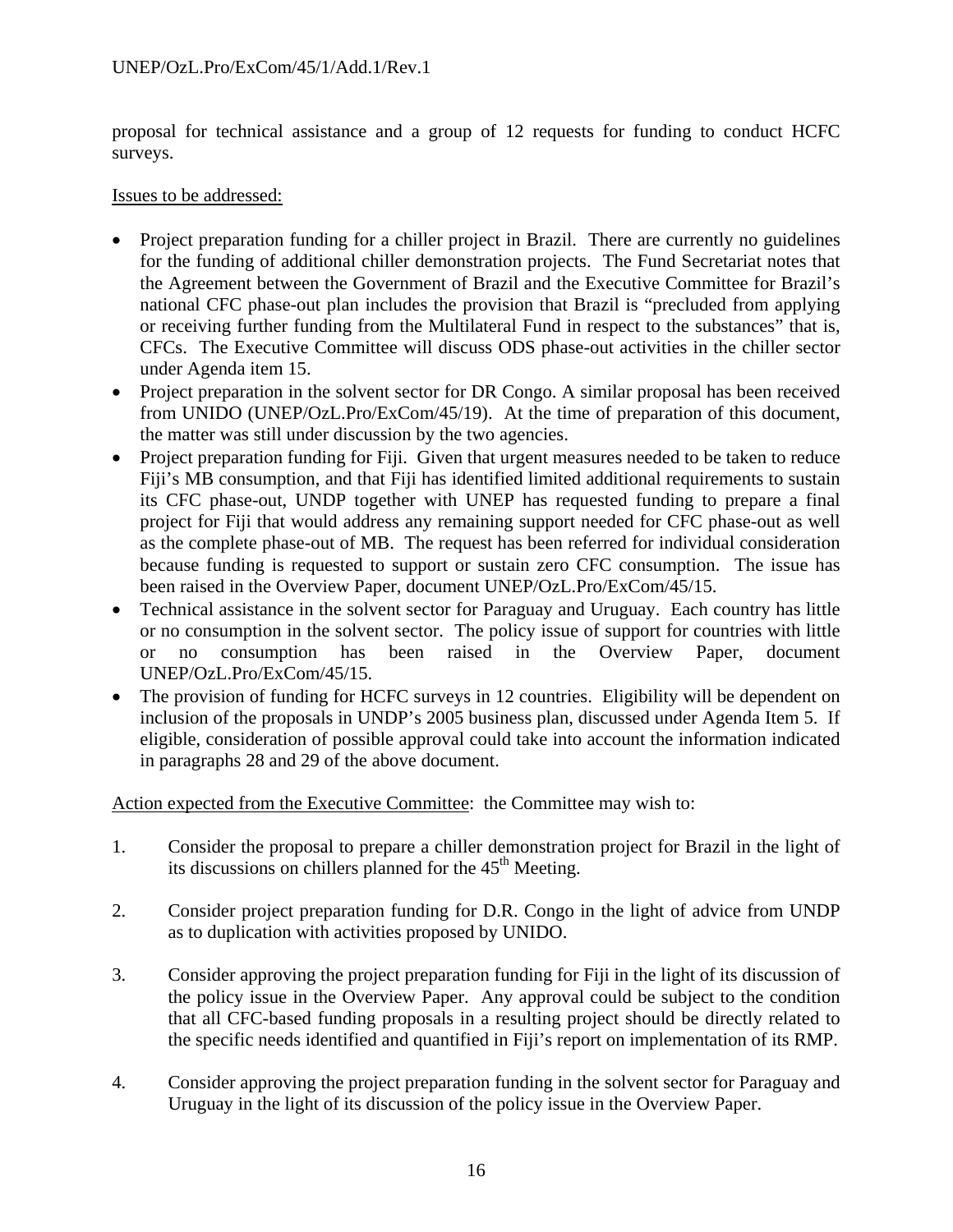5. Consider possible approval of the requests for HCFC surveys in 12 countries on the basis of their inclusion or otherwise in UNDP's 2005 business plan and the information provided by the Secretariat.

# **(iii) 2005 Work Programme of UNIDO**

Document UNEP/OzL.Pro/ExCom/45/19 and Add.1: contains 33 activities submitted for funding by UNIDO including three requests for renewal of institutional strengthening projects. Seventeen activities were recommended for blanket approval and have been considered in Agenda Item 7(a). Five project preparation activities are referred for individual consideration together with one activity in the MB sector and 10 technical assistance proposals in the solvent sector for countries with little or no consumption.

- Project preparation in the production sector for China and Romania. The requested funding for the preparation of each project proposal appears excessive because data from the completed technical audits carried-out in each country and the survey and strategy for the phase out of MB consumption carried out by UNIDO in China would reduce considerably the cost of data collection. There are no more than three production plants to be covered in each country and in Romania, the CFC production facility has been closed for some time.
- Project preparation in the solvent sector for DR Congo. A similar proposal has been received from UNDP (UNEP/OzL.Pro/ExCom/45/18). At the time of preparation of this document, the matter was still under discussion by the two agencies.
- Project preparation funding for a chiller project in Macedonia. There are currently no guidelines for the funding of additional chiller demonstration projects. The Fund Secretariat notes that the draft Agreement between the Government of Macedonia and the Executive Committee for Macedonia's national CFC phase-out plan includes the provision that the country is "precluded from applying or receiving further funding from the Multilateral Fund in respect to the substances" that is, CFCs. The Executive Committee will discuss ODS phase-out activities in the chiller sector under Agenda item 15.
- Project preparation finding for MB in Serbia and Montenegro. The Secretariat has been advised that on 22 March Serbia and Montenegro ratified the Copenhagen Amendment to the Montreal Protocol as well as all the other amendments. The country is therefore eligible for assistance in the MB sector. However since the officially reported baseline consumption is zero, under the MB guidelines, investment activities are not eligible. Funding could be provided to assist Serbia and Montenegro to put in place measures to disallow imports of methyl bromide in order to ensure compliance with the Protocol requirements.
- Technical assistance in the MB sector in Cambodia. Cambodia has not yet ratified the Copenhagen Amendment to the Protocol. Under the guidelines, funding for activities which enhance national capacity building, such as funding for information transfer and policy development, could be made available to countries which have not yet ratified the amendment, provided that a letter has been received from the appropriate agency of that country, indicating its intent to complete the ratification within a period of twelve months.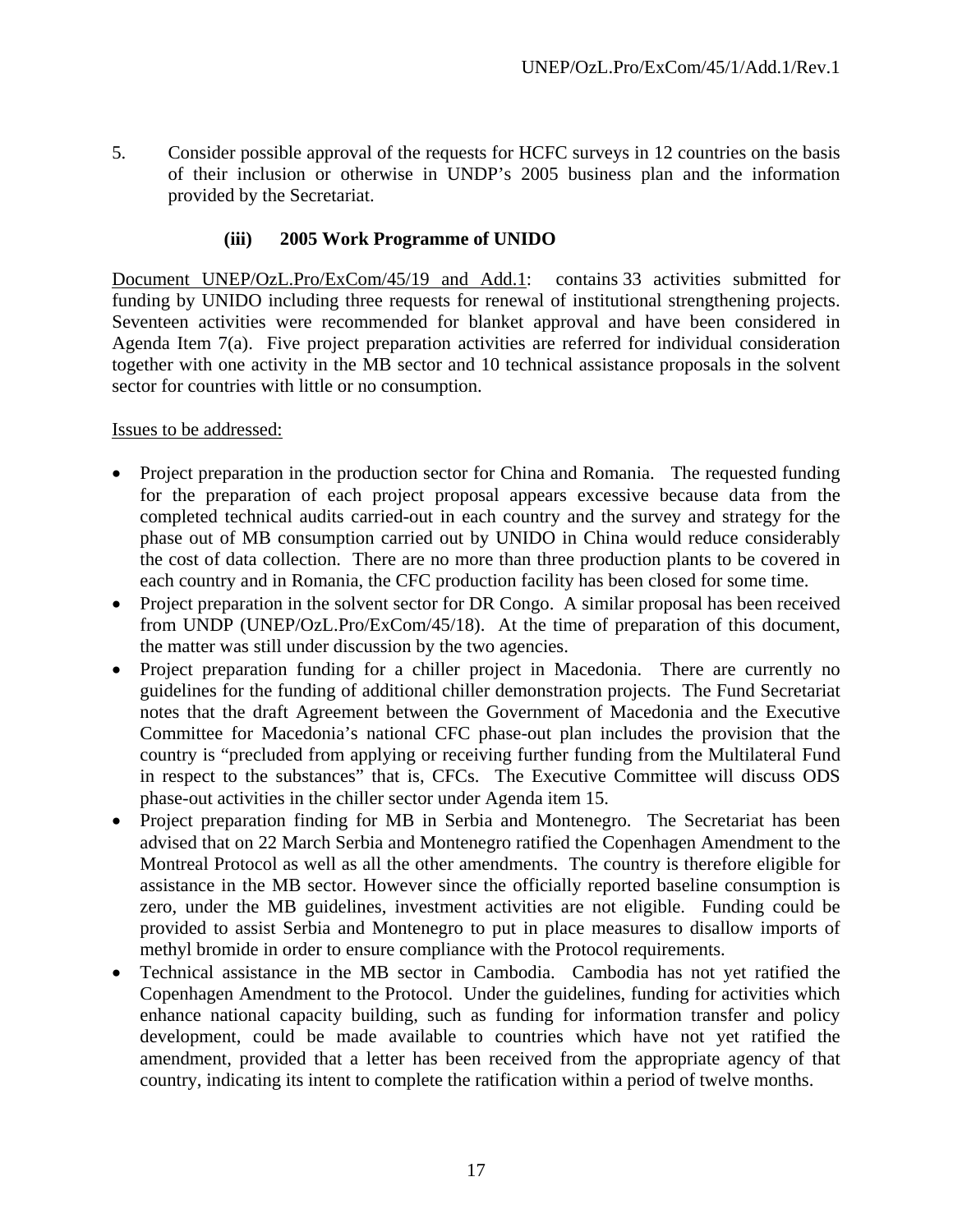• Technical assistance in the solvent sector for 10 countries. Each country has little or no consumption in the solvent sector. The policy issue of support for countries with little or no consumption has been raised in the Overview Paper, document UNEP/OzL.Pro/ExCom/45/15.

Action expected from the Executive Committee: the Committee may wish to:

- 1. Consider approving funding for project preparation in the production sector in China and Romania at the costs recommended by the Secretariat and indicated in Table 1 of the above document.
- 2. Consider project preparation funding for DR Congo in the light of advice from UNIDO as to duplication with activities proposed by UNDP.
- 3. Consider the proposal to prepare a chiller demonstration project for Macedonia in the light of its discussions on chillers planned for the  $45<sup>th</sup>$  Meeting.
- 4. Consider approving funding at the level requested by UNIDO for non-investment activities to assist Serbia and Montenegro to put in place measures to disallow imports of methyl bromide.
- 5. Consider funding technical assistance in the MB sector in Cambodia in the light of the Secretariat's advice on the receipt or otherwise of correspondence from Cambodia indicating its intention to ratify the Copenhagen Amendment within 12 months.
- 6. Consider funding technical assistance in the solvent sector for ten countries with little or no consumption in the light of its discussion of the policy issue in the Overview Paper.

## **(iv) 2005 Work Programme of the World Bank**

Document UNEP/OzL.Pro/ExCom/45/20 and Corr.1: contains five activities submitted by the World Bank. Three project preparation requests were recommended for blanket approval and have been considered in Agenda Item 7(a). Two requests for renewal of institutional strengthening projects have been referred for individual consideration.

- Phase VI of the institutional strengthening project for Chile. In decision XVI/22 of the Parties, Chile was deemed to be in non compliance with its control obligations for CFC-112, TCA and MB for 2003. Chile was requested, as a matter of urgency, to submit a plan of action with time-specific benchmarks to ensure a prompt return to compliance and was recommended to consider additional specific measures. Chile has advised that an action plan has been prepared and other measures have been taken.
- Phase II of the institutional strengthening project for the Philippines was approved for one year only at the  $42<sup>nd</sup>$  Meeting. At that time the Philippines was in non-compliance with the MB freeze (Decision XV/25). The World Bank has advised that the combination of the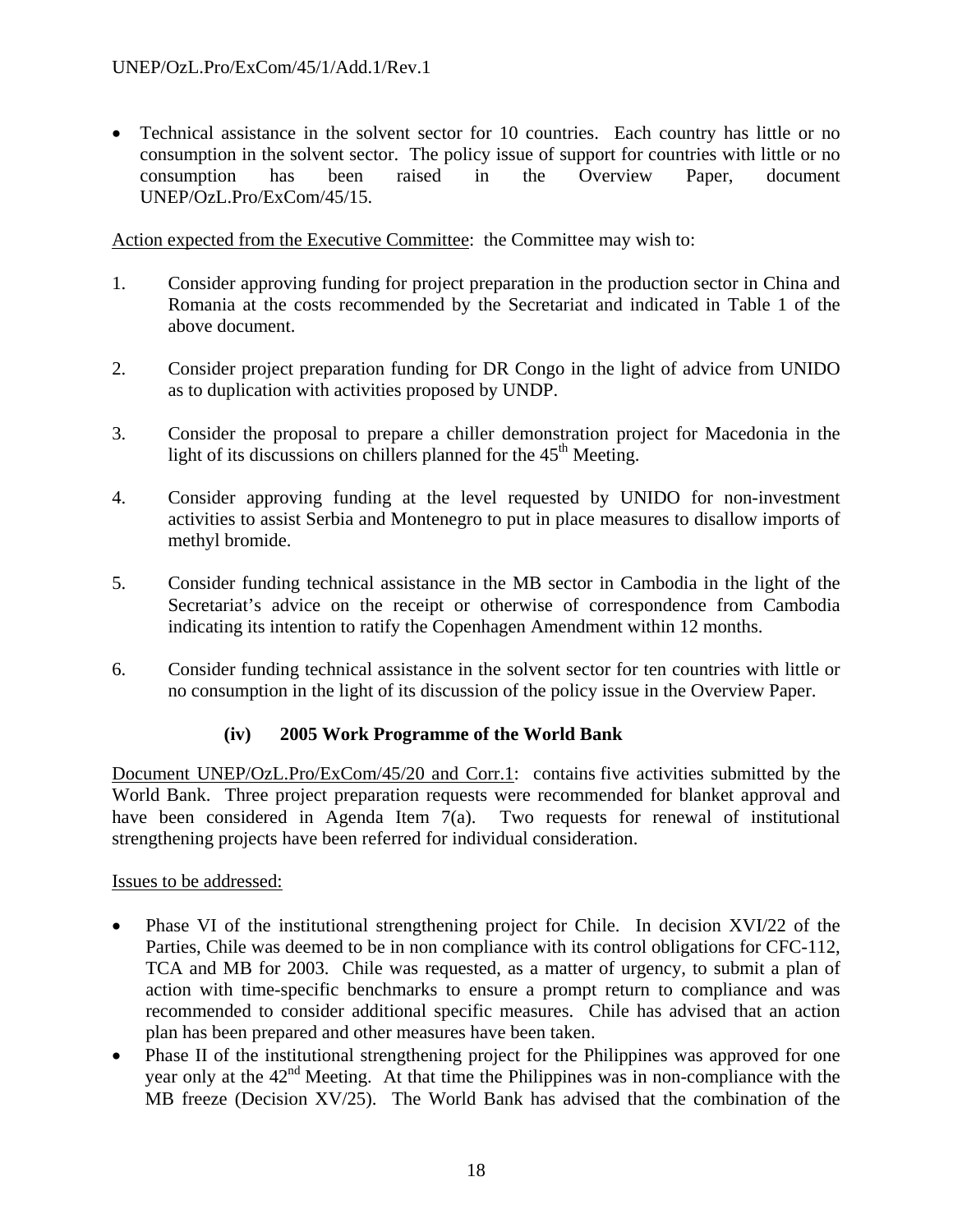change in the MB baseline approved by the Parties in decision XVI/31 and implementation of the phase-out strategy would enable the Philippines to meet its 20% reduction target in 2005.

Action expected from the Executive Committee: the Committee may wish to:

- 1. Consider whether to approve Phase VI of the institutional strengthening project for Chile in the light of the information provide about Chile's actions to return to compliance on the understanding that the approval is without prejudice to the operation of the Montreal Protocol's mechanism dealing with non compliance.
- 2. Consider approving the second year of Phase II of the institutional strengthening project for the Philippines on the understanding that the approval is without prejudice to the operation of the Montreal Protocol's mechanism dealing with non compliance

#### **(d) Investment projects**

Document UNEP/OzL.Pro/ExCom/45/15 and Corr.1: contains in Annex II a list of 16 projects, including 2 RMPs, for individual consideration. All other investment projects, both on-going and new activities, were recommended for blanket approval and were considered in Agenda Item 7(a). Incremental costs have been agreed for all except one of the RMPs.

Issues to be addressed:

In the Annex II table (below): each of the 16 projects should be considered for approval individually. Project descriptions and the comments of the Secretariat can be found in the relevant country project document referred to in the table *(if required, the Secretariat will outline the issue or issues involved).* 

| <b>Country</b>                      | <b>Sector</b> | <b>Project title</b>                                                                                                                  | Agency               | <b>Document No</b>       |  |
|-------------------------------------|---------------|---------------------------------------------------------------------------------------------------------------------------------------|----------------------|--------------------------|--|
| <b>Production Sector Plans</b>      |               |                                                                                                                                       |                      |                          |  |
| Argentina                           | <b>PRO</b>    | Strategy for gradual phase-out of CFC-11<br>and<br>CFC-12 production: 2005 annual programme                                           | World Bank           | UNEP/OzL.Pro/ExCom/45/21 |  |
| <b>Refrigerant Management Plans</b> |               |                                                                                                                                       |                      |                          |  |
| <b>Bhutan</b>                       | <b>REF</b>    | Implementation of the refrigerant management plan                                                                                     | UNDP,<br><b>UNEP</b> | UNEP/OzL.Pro/ExCom/45/22 |  |
| <b>Botswana</b>                     | <b>REF</b>    | Refrigerant management plan update                                                                                                    | Germany              | UNEP/OzL.Pro/ExCom/45/23 |  |
| <b>Fumigant Sector</b>              |               |                                                                                                                                       |                      |                          |  |
| Chile                               | <b>FUM</b>    | Phase-out of all the remaining uses of methyl<br>bromide in soil application pest control (first tranche)                             | World Bank           | UNEP/OzL.Pro/ExCom/45/25 |  |
| <b>Refrigeration Sector</b>         |               |                                                                                                                                       |                      |                          |  |
| China                               | <b>REF</b>    | Reapplication of project CPR/REF/23/INV/222,<br>Phasing out ODS at the refrigerator plant of Bole<br><b>Electric Appliances Group</b> | <b>UNIDO</b>         | UNEP/OzL.Pro/ExCom/45/26 |  |

Table 1: List of projects for individual consideration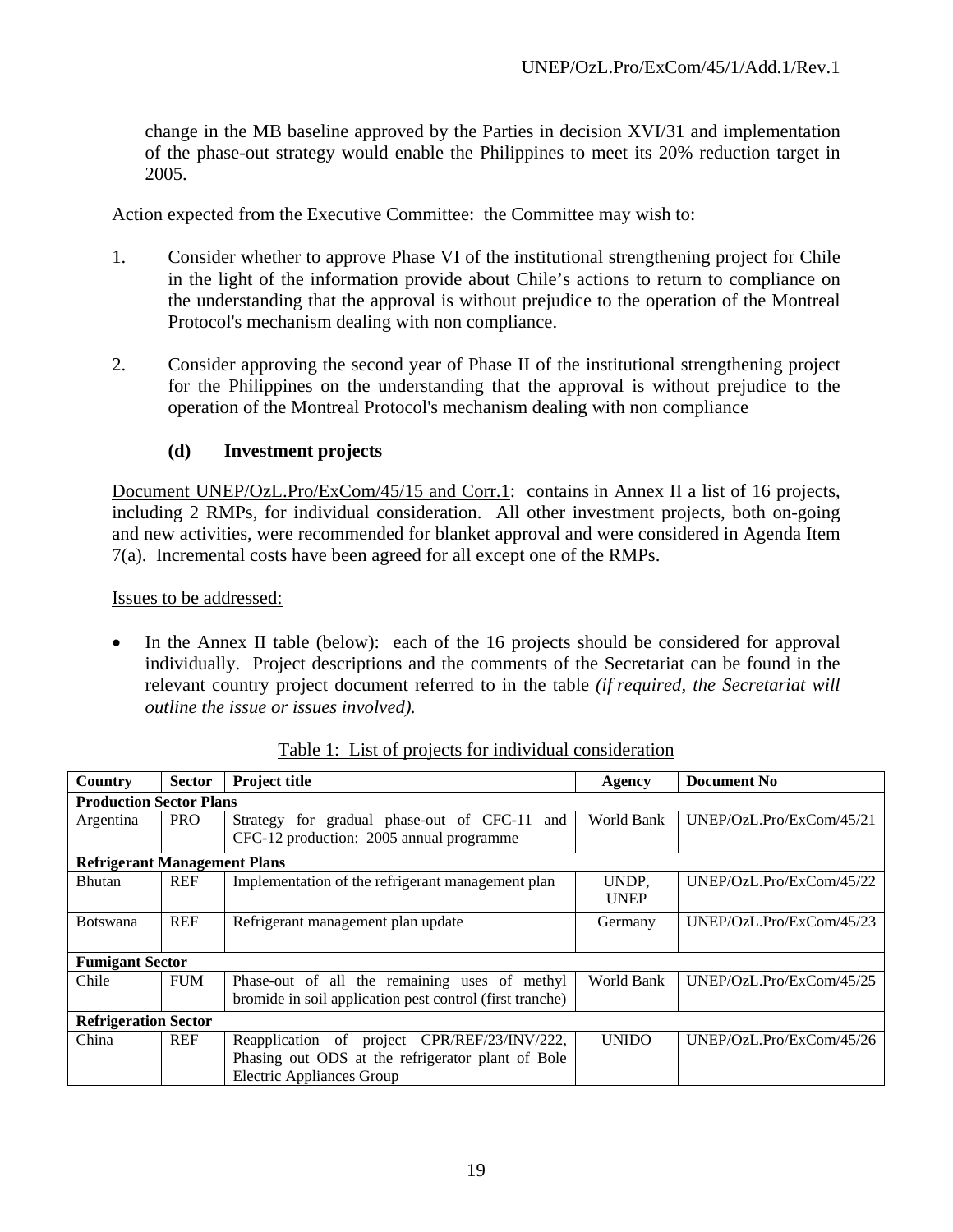| <b>Country</b>                      | <b>Sector</b> | Project title                                                                                                                                                                 | Agency                  | <b>Document No</b>                    |  |
|-------------------------------------|---------------|-------------------------------------------------------------------------------------------------------------------------------------------------------------------------------|-------------------------|---------------------------------------|--|
| <b>New National phase-out Plans</b> |               |                                                                                                                                                                               |                         |                                       |  |
| Dominican<br>Republic               | <b>PHA</b>    | Terminal phase-out plan for Annex A (Group I)<br>substances: 2005 annual implementation programme                                                                             | <b>UNDP</b>             | UNEP/OzL.Pro/ExCom/45/28              |  |
| Macedonia                           | <b>PHA</b>    | <b>CFCs</b><br>Terminal<br>phase-out<br>management<br>for<br>(first tranche)                                                                                                  | <b>UNIDO</b>            | UNEP/OzL.Pro/ExCom/45/35<br>and Add.1 |  |
| Romania                             | <b>PHA</b>    | National CFC phase-out plan: first tranche                                                                                                                                    | Sweden,<br><b>UNIDO</b> | UNEP/OzL.Pro/ExCom/45/41              |  |
| Viet Nam                            | <b>PHA</b>    | National<br><b>CFC</b><br>halon<br>and<br>plan<br>phase-out<br>(first tranche)                                                                                                | World Bank              | UNEP/OzL.Pro/ExCom/45/44<br>and Add.1 |  |
|                                     |               | <b>Ongoing National and Sectoral phase-out Plans</b>                                                                                                                          |                         |                                       |  |
| <b>Brazil</b>                       | <b>PHA</b>    | National CFC phase-out plan: 2005 implementation<br>work plan (third tranche)                                                                                                 | <b>UNDP</b>             | UNEP/OzL.Pro/ExCom/45/24              |  |
| China                               | <b>REF</b>    | Refrigeration servicing sector CFC phase-out plan:<br>revised 2005 annual implementation programme and<br>request to transfer \$450,000 to UNEP as new<br>co-operating agency | <b>UNIDO</b>            | UNEP/OzL.Pro/ExCom/45/26              |  |
| China                               | <b>SOL</b>    | ODS phase-out in China solvent sector: 2005 annual<br>implementation programme                                                                                                | <b>UNDP</b>             | UNEP/OzL.Pro/ExCom/45/26              |  |
| Lesotho                             | <b>REF</b>    | Terminal<br><b>CFC</b><br>plan<br>phase-out<br>management<br>(second tranche)                                                                                                 | Germany                 | UNEP/OzL.Pro/ExCom/45/33              |  |
| Libya                               | <b>PHA</b>    | National CFC phase-out plan: 2nd tranche                                                                                                                                      | <b>UNIDO</b>            | UNEP/OzL.Pro/ExCom/45/34              |  |
| Mexico                              | <b>PHA</b>    | National CFC phase-out plan: 2nd tranche                                                                                                                                      | UNIDO,<br>World Bank    | UNEP/OzL.Pro/ExCom/45/38              |  |
| Venezuela                           | <b>PHA</b>    | National CFC phase-out plan: 2nd tranche                                                                                                                                      | <b>UNIDO</b>            | UNEP/OzL.Pro/ExCom/45/43              |  |

Action expected from the Executive Committee: the Committee may wish to consider approving each of the 16 projects listed in the table on the basis of: the information provided in the relevant project proposal document including the Secretariat's comments; any additional documents circulated in accordance with Decision 41/80; and, any additional information provided at the meeting by the Secretariat or the relevant implementing agency.

## **8. Country programmes**

Documents UNEP/OzL.Pro/ExCom/45/45: contains the country programme of Bhutan.

Issues to be addressed: None

Action expected from the Executive Committee: the Committee may wish to:

1. Approve the country programme of Bhutan, noting that approval of the country programme does not denote approvals of the projects identified therein or their funding levels.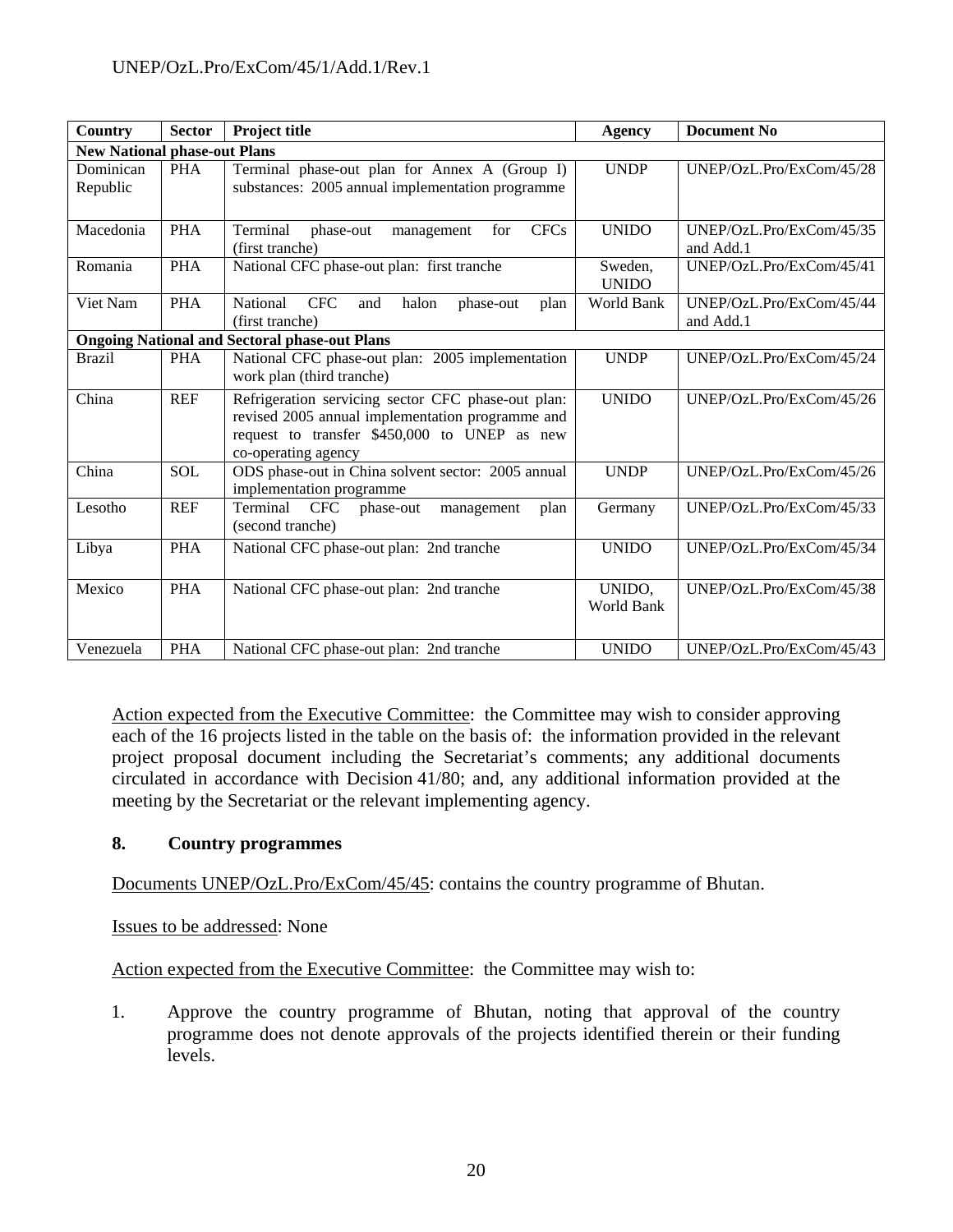2. Request the Government of Bhutan to report to the Executive Committee on the progress made in implementation of the country programme annually, with the first report being submitted to the Secretariat no later than 1 May 2006.

#### **9. Review of requirements for further assistance for the post-2007 period in low-volume-consuming countries (follow-up to decisions 31/48 and 43/37)**

Document UNEP/OzL.Pro/ExCom/45/46 and Corr.1: contains an analysis of the results of RMPs to phase out CFC consumption in the refrigeration sector in LVC countries, the effectiveness of RMPs in assisting countries to achieve compliance, and the experience gained to date in the implementation of TPMPs. It also examines issues related to the CFC phase-out in the post-2007 period and phase-out of very low levels of consumptions of CTC/TCA/MB.

Issues to be addressed:

- Adequacy of the TPMP project modality as an effective framework for the complete phase-out of CFC consumption not so far addressed in LVC countries;
- Modalities for the submission of TPMPs for LVC countries in the post-2007 period;
- Agreeing on the proposed methodology used for calculating the threshold level of funding that might be needed to achieve the complete phase-out of CFCs in all LVC countries.

#### Action expected from the Executive Committee: The Executive Committee may wish to:

- 1. Decide on the modalities for submission of TPMP for the post-2007 period by bilateral and/or implementing agencies on behalf of LVC countries;
- 2. Decide on approving an additional funding of up to US \$30,000 for the preparation of a TPMP proposal;
- 3. Decide on the additional level of funding for TPMP proposals for the post-2007 period according to CFC baselines of LVC countries, on the understanding that individual project proposals would still need to demonstrate that the funding level is necessary to achieve complete phase-out of CFCs;
- 4. Decide to require on an annual basis, verification of a sample of approved TPMPs for LVC countries under implementation randomly selected;
- 5. Decide to approve, on a case-by-case basis, up to US \$30,000 for preparation of a transitional strategy for CFC-MDIs in LVC countries where the need for a strategy has been fully demonstrated and documented;
- 6. Decide to approve, on a case-by-case basis, up to US \$30,000 in technical assistance for the complete phase-out of halons, CTC and/or TCA for those LVC countries with established baselines and/or recent consumption of any of these substances following established Fund rules and guidelines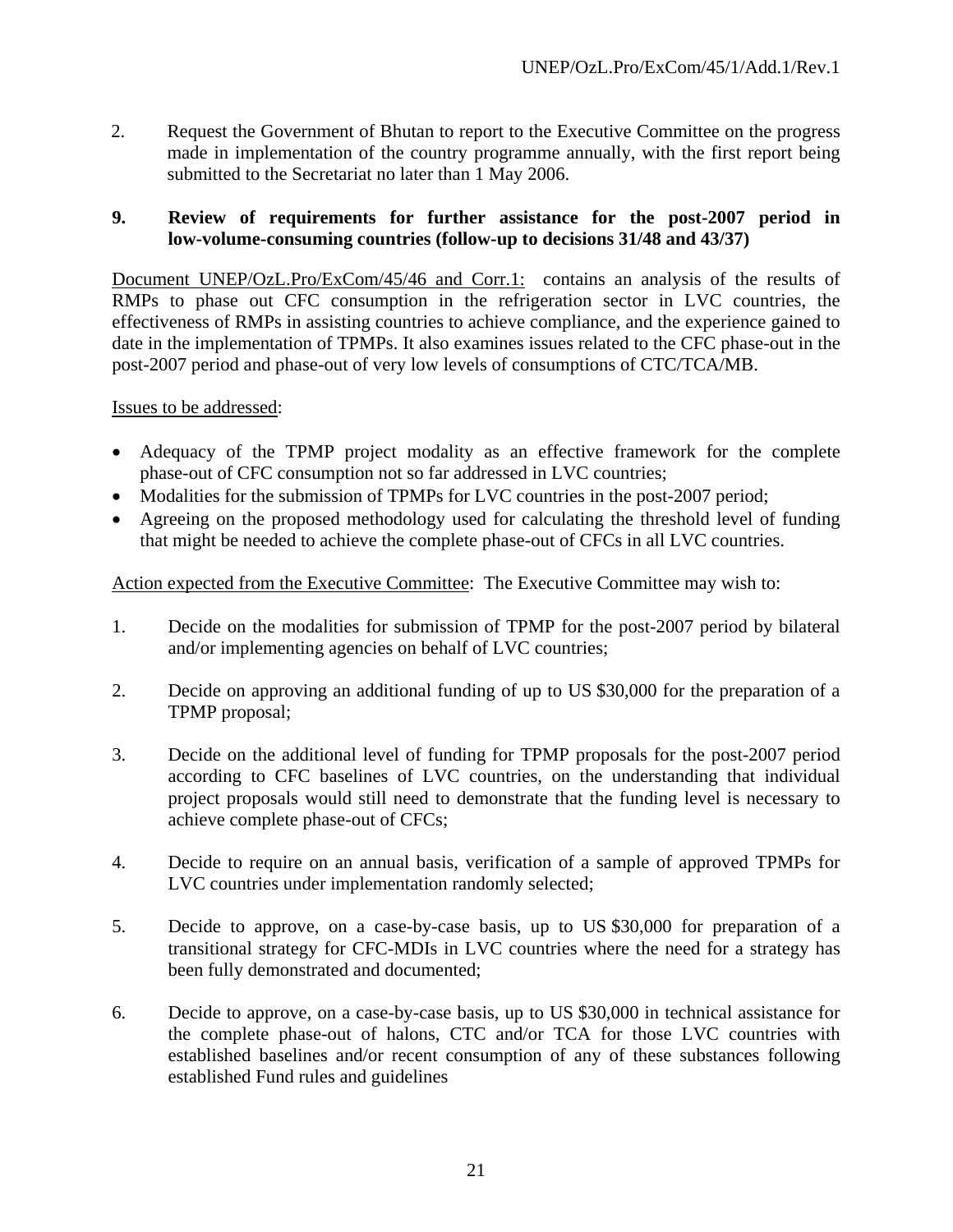## **10. Enhancing capacity-building in the National Ozone Units of Article 5 countries in the final stages of the Montreal Protocol compliance period (follow-up to decision 44/64)**

Document UNEP/OzL.Pro/ExCom/45/47: contains a supplementary paper submitted by the Government of China to expand further on the proposal for enhancing Article 5 countries' national ozone unit capacity building in the final stages of the compliance period to the Montreal Protocol, submitted by the Government of China at the 44<sup>th</sup> Meeting as an informal paper.

## **11. Report on the operation of the Executive Committee (follow-up to decision 44/57)**

Document UNEP/OzL.Pro/ExCom/45/48: contains the document prepared by the Secretariat in response to decision  $44/57$  to facilitate further discussion on the subject at the  $45<sup>th</sup>$  Meeting. The document contains an assessment of the financial implications of the alternatives proposed for reorganizing the work of the Executive Committee, and an annex compiling the interventions of members of the Executive Committee on the subject at the  $44<sup>th</sup>$  Meeting and the written comments received from members as of the end of February 2005.

#### **12. Report on programme support costs of bilateral cooperation projects (follow-up to decision 43/40)**

Document UNEP/OzL.Pro/ExCom/45/49: contains a document prepared by the Secretariat in response to decision 43/40. The document addresses the principles for applying a flexible procedure for using support costs by bilateral agencies. It reviews the level of support costs received by bilateral agencies for the period 1999-2004, a possible budget for a core unit fund and a possible level of support costs for bilateral agencies based on the value of projects in their 2005 business plans. It concludes with recommendations for procedures and guidelines for a core unit funding advance.

#### Issue to be addressed:

• Procedures and guidelines for a core unit funding advance.

## Action expected from the Executive Committee: the Committee may wish to:

- 1. Note the document UNEP/OzL.Pro/ExCom/45/49;
- 2. Decide that administrative costs could be used as project preparation if such use resulted in net savings to the Multilateral Fund; and
- 3. Adopt the following procedures and guidelines for a core unit funding advance:
	- (a) Bilateral agencies that choose a core unit funding advance should adopt the following procedures namely: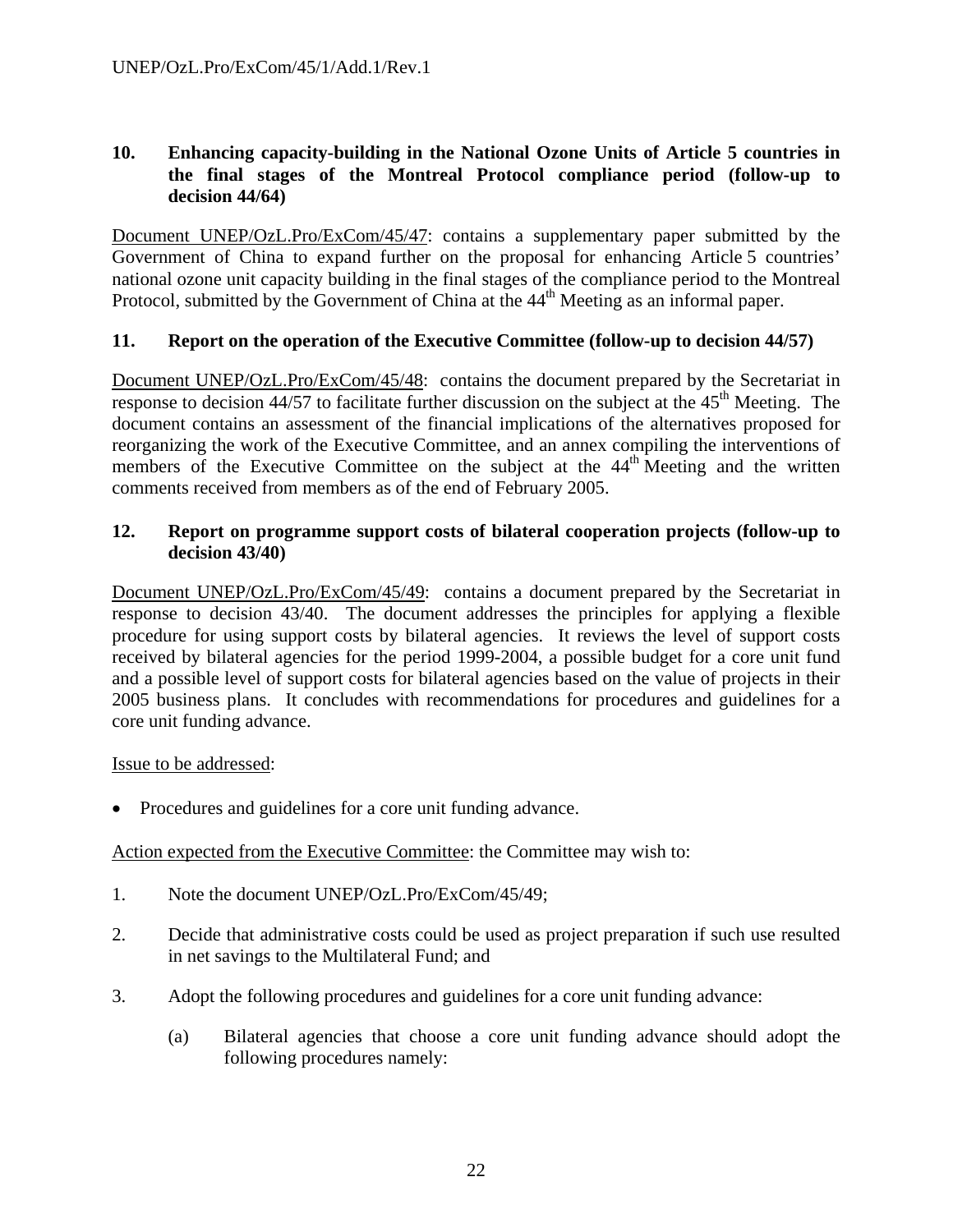- (i) Submit a budget based on the core unit cost categories indicated the Administrative Cost Study submitted to the  $26<sup>th</sup>$  Meeting (UNEP/OzL.Pro/ExCom/26/67) that may include project preparation;
- (ii) Submit the core unit funding advance at the same time as an annual business plan, noting that both could be submitted before the year of the business plan; and
- (iii) Include, in requests for advances in subsequent years, an accounting of the expenditures against the previous year budget.
- (b) The guidelines for core unit funding advances require that those bilateral agencies choosing this method of support cost funding agree:
	- (i) To limit the total value of the core unit funding advance to the level of support costs indicated in the bilateral agency's business plan based on the application of decision 26/41, but to request prudent budgets for lean and efficient core units that would be reimbursed to the Multilateral Fund from project approvals;
	- (ii) That project preparation might be included as a cost item for a core unit funding advance only if it results in net savings to the Fund and is not considered an entitlement;
	- (iii) That core unit funding advance budgets and expenditures be subject to annual review by the Executive Committee; and
	- (iv) To return any core unit advance funds that are not reimbursed to the Multilateral Fund from project approvals in the year of the advance/business plan.

#### **13. Report on the workshop on common terminology and procedures for the reconciliation of accounts (follow-up to decision 44/55 (d))**

Document UNEP/OzL.Pro/ExCom/45/50: contains the report of the workshop on common terminology and procedures for reconciliation of the accounts of the Multilateral Fund, which took place on the margins of the Inter-Agency Coordination Meeting as a follow-up to decision 44/55 (d).

Action expected from the Executive Committee: the Executive Committee may wish to:

- (a) Note the document UNEP/OzL.Pro/ExCom/45/50;
- (b) Request that draft agreements/memoranda of understanding between the Treasurer and the IAs be submitted to the Executive Committee for review and endorsement.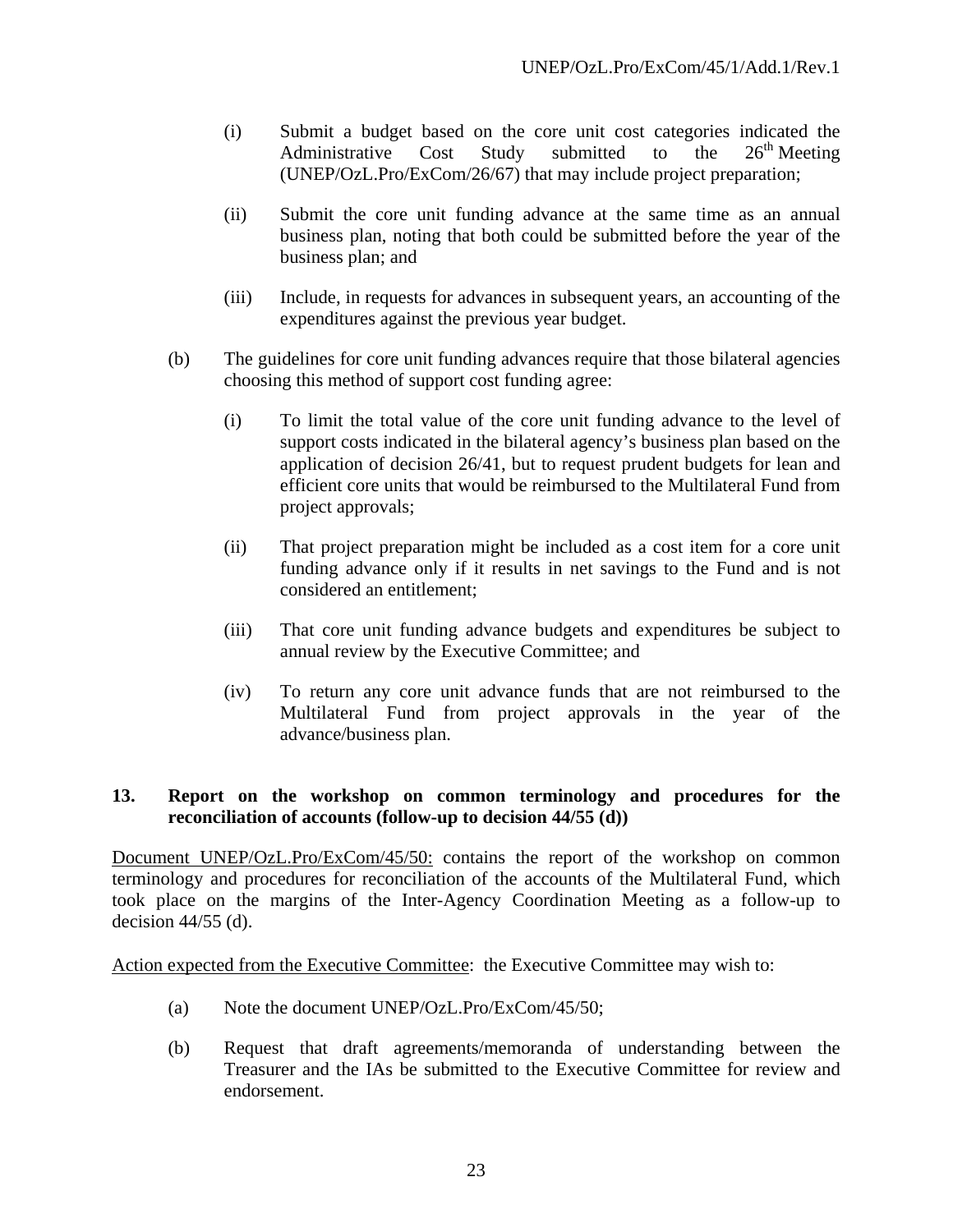- (c) Note that a detailed description of procedures, roles and responsibilities in the reconciliation of the accounts will be available in the minutes of the workshop and that further work is required to finalize and develop a manual/primer on reporting and recording of the Multilateral Funds accounts.
- (d) Note the Treasurer's explanation on the issue of new cash advances being granted to IAs when old ones have not been fully accounted for.

#### **14. Report on the recommendations from the 2004 evaluation and review of the financial mechanism of the Montreal Protocol (follow-up to decision 44/60)**

Document UNEP/OzL.Pro/ExCom/45/51 and Add.1: presents a consolidation of comments received on the recommendations in the 2004 evaluation and review of the financial mechanism. Pursuant to Decision 44/60, the Executive Committee will consider the recommended actions on the Evaluation recommendations for incorporation into an assessment report to be submitted to the 25<sup>th</sup> Meeting of the Open-ended Working Group. The document also contains recommended actions for the Executive Committee to take with regard to some of the Evaluation recommendations.

Issues to be addressed:

- Reclassification of pre-session meeting documentation as General Distribution;
- Need for further review of the weighting of the quantitative performance indicators;
- Need for a draft outline for an Executive Committee primer;
- Need for a paper addressing the feasibility and desirability of extending the current performance indicators to bilateral agencies;
- ODS destruction projects;
- Need for providing information on how to avid future delays
- Need for specifying disbursements and obligations in annual progress reports of multi-year agreements
- Need for the Treasurer to report to the Executive Committee on the transferral, receipt, and encashment of promissory notes;
- Need for the Treasurer to report on his internal procedures and practices; and
- Need for the Treasurer to provide a detailed report on quality control measures.

Action expected from the Executive Committee: the Executive Committee may wish to:

- 1. Note the document contained in UNEP/OzL.Pro/ExCom/45/51 and Add.1;
- 2. Decide to reclassify pre-session meeting documentation as General Distribution from the 46<sup>th</sup> Meeting onwards in the languages produced for the meetings while restricting access to any document that a Party or Agency requests to be classified as such until the Executive Committee's consideration of the matter;
- 3. Decide to consider at its  $46<sup>th</sup>$  Meeting, whether a further review of the weighting of the quantitative performance indicators is warranted based on their application in the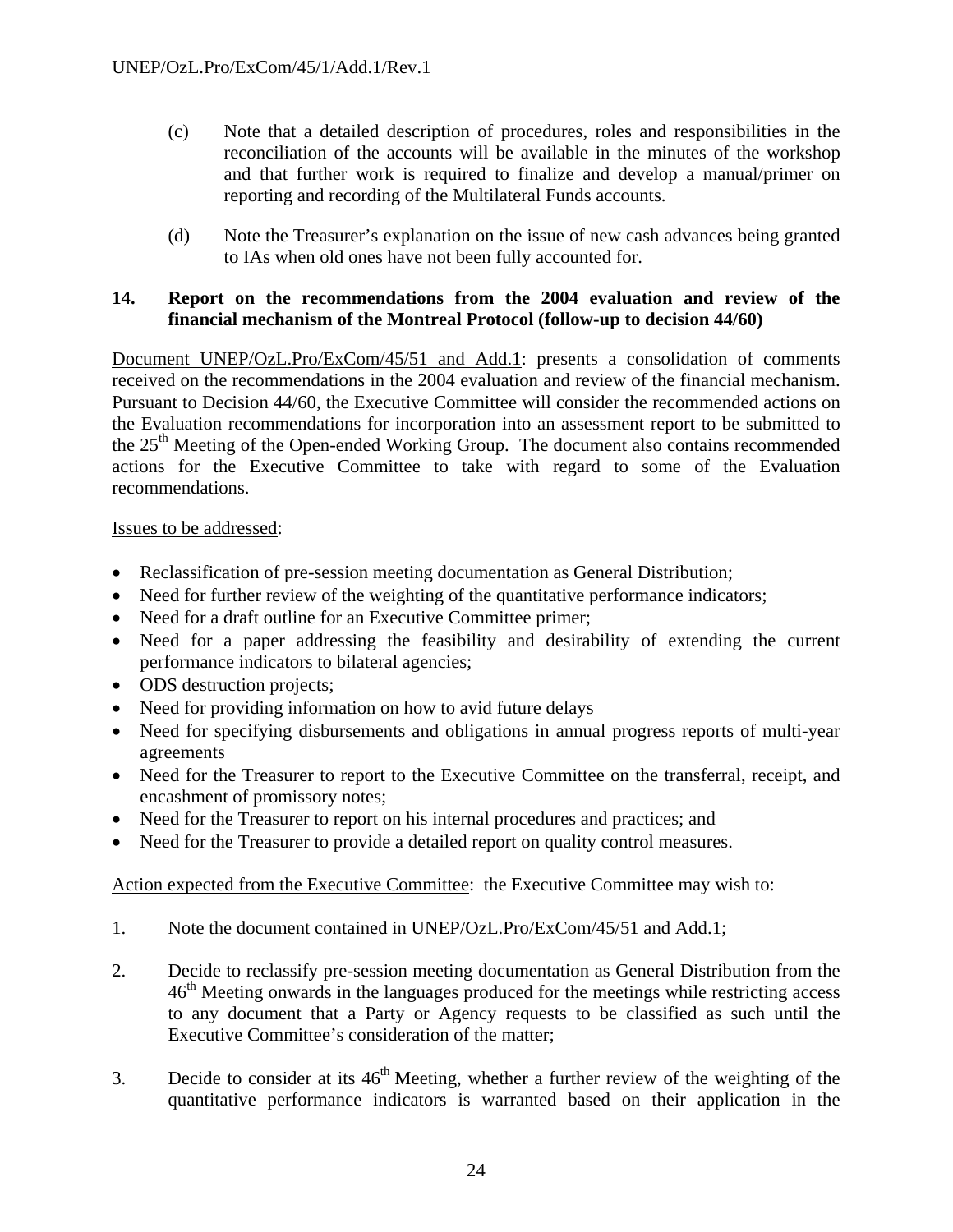Evaluation of the Implementing Agencies' 2004 Business Plans to be submitted to the  $46<sup>th</sup>$  Meeting;

- 4. Request the Secretariat to:
	- (a) Prepare a draft outline of an Executive Committee primer to be considered at the  $46<sup>th</sup>$  Meeting of the Executive Committee and the draft primer to be presented to the  $47<sup>th</sup>$  Meeting;
	- (b) Prepare a paper addressing the feasibility and desirability of extending the current performance indicators to bilateral implementing agencies for submission to the  $46<sup>th</sup>$  Meeting of the Executive Committee;
- 5. Request the implementing agencies to:
	- (a) Provide information on how to avoid future delays as part of a lessons-learned document to be considered at the  $46<sup>th</sup>$  Meeting of the Executive Committee;
	- (b) To specify in the annual progress reports of multi-year agreements the disbursements and obligations against costs for activities specified in annual tranche funding requests;
- 6. Request the Treasurer to:
	- (a) To report to the Executive Committee once a year on the transferral receipt and encashment of promissory notes;
	- (b) To report on progress in documenting his internal procedures and practices annually until they have been fully documented;
	- (c) To provide a detailed report once a year and interim reports at other times as appropriate on quality control measures to improve the accuracy of recordkeeping; and
- 7. Decide to forward [an updated version of Annex I based on inputs contained in this document and the discussion at the  $45<sup>th</sup>$  Meeting] its Assessment Report on the Recommendations in the 2004 Evaluation and Review of the Financial Mechanism of the Montreal Protocol for consideration at the  $25<sup>th</sup>$  Meeting of the Open-ended Working Group.

#### **15. ODS phase-out activities in the chiller sector, including chiller replacements, awareness actions and measures for the effective use of the recovered refrigerant (decision 44/61)**

Document UNEP/OzL.Pro/ExCom/45/52 notes the decision of the  $44<sup>th</sup>$  Meeting to discuss matters arising out of decision XVI/13 (assessment of the portion of the refrigeration service sector made up by chillers and identification of incentives and impediments to the transition to